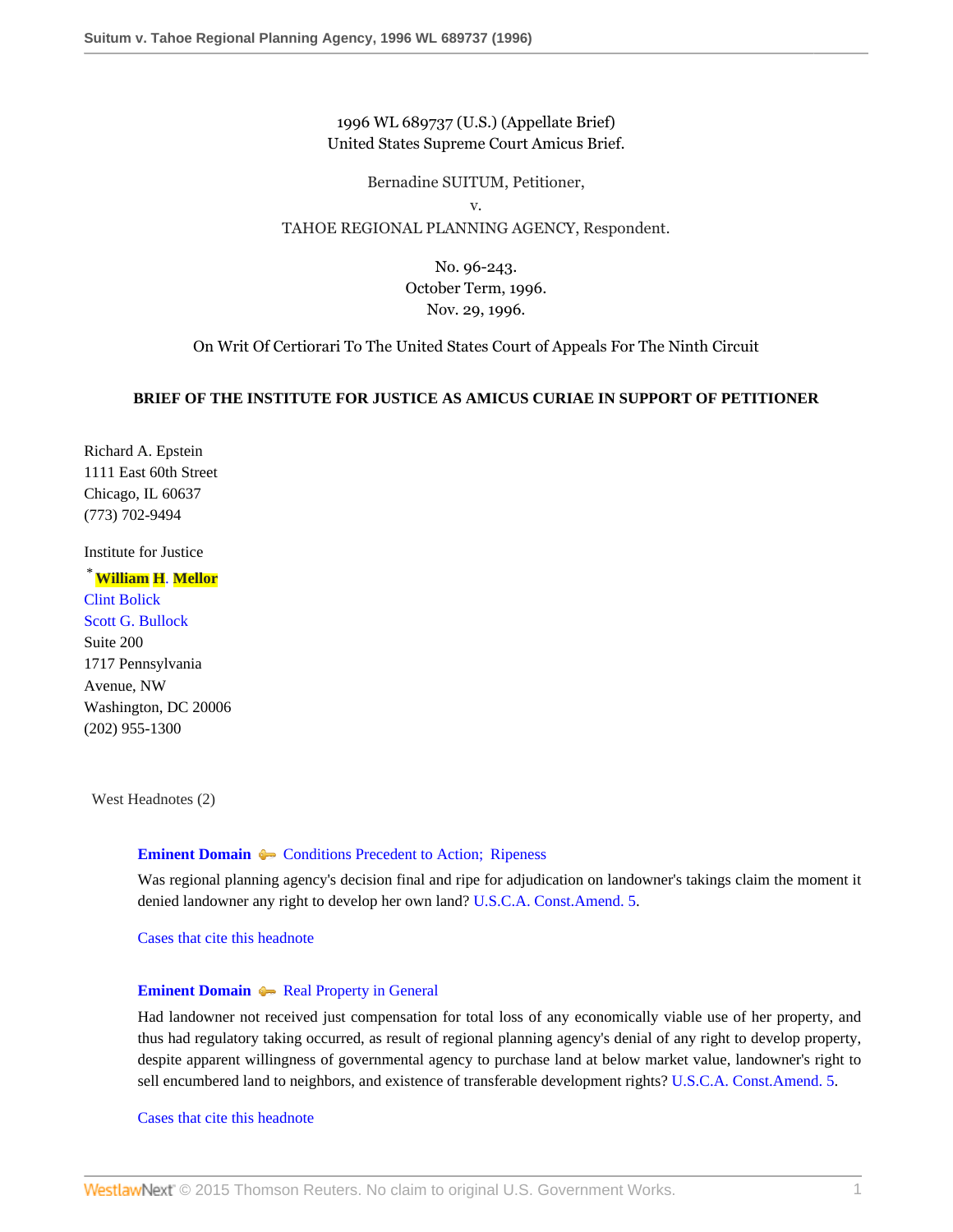### **\*i** TABLE OF CONTENTS

|                                                                                               | iii |
|-----------------------------------------------------------------------------------------------|-----|
|                                                                                               |     |
|                                                                                               |     |
|                                                                                               |     |
|                                                                                               |     |
| I. THE DECISION OF TRPA WAS FINAL AND RIPE FOR ADJUDICATION THE MOMENT IT                     |     |
|                                                                                               |     |
| II. MS. SUITUM HAS NOT RECEIVED JUST COMPENSATION FOR THE TOTAL LOSS OF                       | 13  |
|                                                                                               |     |
| A. The Just Compensation Clause Requires Full And Perfect Compensation For The Property Taken | 13  |
| B. The Apparent Willingness Of A Governmental Entity To Purchase Ms. Suitum's Land At Below   | 14  |
|                                                                                               |     |
| C. The Right To Sell The Encumbered Land To Neighbors Is Not, As A Matter Of Law, Just        | 15  |
|                                                                                               |     |
| D. The Transferrable Development Rights Do Not, As A Matter Of Law, Constitute Just           | 16  |
| Compensation For The Development Rights Taken Under TRPA's Comprehensive 1987 Plan            |     |
| *ii III. ALLOWING TDRs TO SUBSTITUTE FOR CASH OPENS THE DOOR TO A HOST OF                     | 24  |
|                                                                                               |     |
|                                                                                               | 30  |
|                                                                                               |     |

# **\*iii** TABLE OF AUTHORITIES

| Cases                                                             |                |
|-------------------------------------------------------------------|----------------|
|                                                                   | 11             |
|                                                                   | 19, 20, 21     |
|                                                                   | 26             |
|                                                                   | 28, 29         |
| First English Evangelical Lutheran Church v. County of Los        | 8              |
|                                                                   |                |
| Fred F. French Investing Co. v. City of New York, 39 N.Y.2d 587,  | 17, 18, 19, 20 |
|                                                                   |                |
| Hodel v. Virginia Surface Mining & Reclamation Assn., 452 U.S.    | 10, 11         |
|                                                                   |                |
|                                                                   | 18             |
| Lucas v. South Carolina Coastal Council, 505 U.S. 1003 (1992)     | 4, 12, 15, 16  |
| Marusic Liquors, Inc. v. Daley, 55 F.3d 258 (7th Cir.1995)        | 11, 12         |
| Monongahela Navigation Co. v. United States, 148 U.S. 312 (1893). | 6, 14, 23, 24  |
| Nollan v. California Coastal Commission, 483 U.S. 825 (1987)      | 28, 29         |
| Penn Central Transportation Co. v. City of New York, 438 U.S. 104 | 9, 11, 22, 23  |
|                                                                   |                |
|                                                                   | 17             |
| The Regional Railroad Reorganization Cases, 419 U.S. 102 (1974)   | 27             |
| *iv Riggs v. Township of Long Beach, 109 N.J. 601, 538 A.2d 808   | 14, 15         |
|                                                                   |                |
| Suitum v. Tahoe Regional Planning Agency, 80 F.3d 359 (9th        | 3              |
|                                                                   |                |
| Topanga Association for a Scenic Community v. County of Los       | 28             |
|                                                                   |                |
|                                                                   | 6              |
| Williamson County Regional Planning Commission v. Hamilton        | passim         |
|                                                                   |                |
| <b>CONSTITUTIONAL PROVISIONS</b>                                  |                |
|                                                                   | passim         |
| <b>MISCELLANEOUS</b>                                              |                |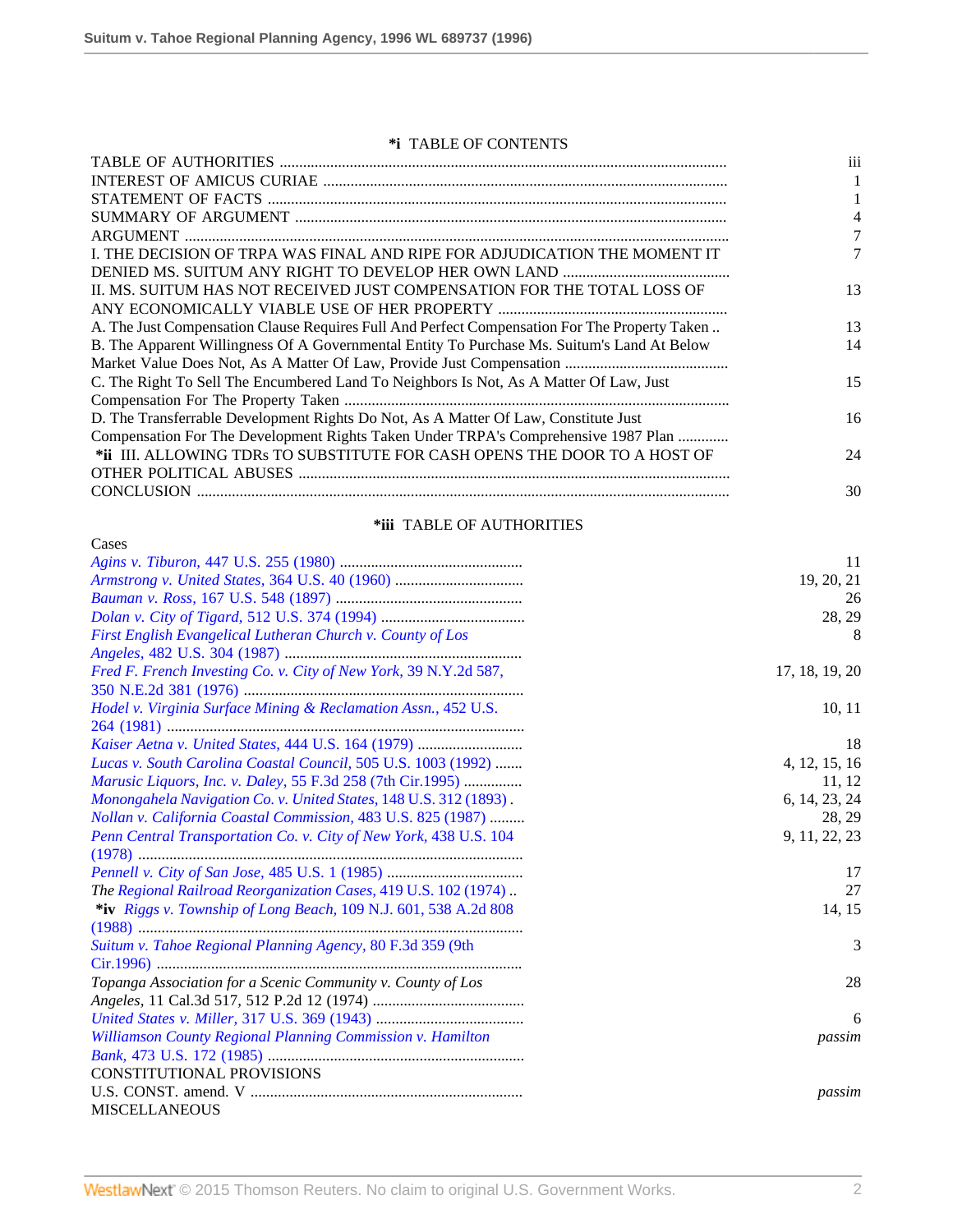| Ronald H. Coase, The Federal Communications Commission, 2 J.        | 20             |
|---------------------------------------------------------------------|----------------|
|                                                                     |                |
| John Costonis, The Chicago Plan: Incentive Zoning and the           | 17             |
| Preservation of Urban Landmarks, 85 Harv. L. Rev. 574 (1972)        |                |
| John Costonis, Development Rights Transfer: An Exploratory Essay,   | 17             |
|                                                                     |                |
| Grant Gilmore, <i>The Age of Anxiety</i> , 84 Yale L.J. 1022 (1975) | $\overline{4}$ |
| *v Douglas T. Kendall & James Ryan, "Paying" For The Change:        | 24, 28, 29     |
| Using Eminent Domain To Secure And Sidestep Nollan and Dolan,       |                |
|                                                                     |                |
| Note, The Unconstitutionality of Transferrable Development Rights,  | 9              |
|                                                                     |                |
|                                                                     | 12             |

### **\*1 INTEREST OF AMICUS CURIAE**

The Institute for Justice is a nonprofit, public interest legal center committed to defending essential foundations of a free society and securing greater protection for individual liberty. Central to the mission of the Institute for Justice is to strengthen the ability of individuals to control and transfer property and to demonstrate that property rights are inextricably connected with other civil rights.

Although the question in this case specifically addresses the ripeness doctrine, the case also presents larger issues involving private property rights and the proper scope of administrative processes in a free society. The Institute's brief is co-authored with Professor Richard Epstein of the University of Chicago School of Law, one of the nation's leading authorities on property law.

The Institute for Justice has obtained the consent of the parties to filing this brief and letters of consent have been filed with the Clerk.

### **STATEMENT OF FACTS**

Bernadine Suitum owns an ordinary residential lot of 18,300 square feet. She and her late husband bought the property in 1972. The lot's size would support construction of a single-family home indistinguishable from those of her more fortunate neighbors who already have built their homes. But her development rights have been sharply regulated and curtailed by the Tahoe Regional Planning Agency (TRPA). Pursuant to its comprehensive planning ordinance, TRPA has deprived Ms. Suitum for all time of the right to build on her land. In exchange, the State of Nevada, under the Tahoe Basin Act, appears ready to negotiate the purchase of the lands so encumbered for a sum estimated at \$35,000. *See* Johnson Suppl. Aff. ¶ 12. Although the record is not clear on the point, a buildable lot appears to be worth far more money.

**\*2** Alternatively, TRPA allows Ms. Suitum to sell, separately or in combination, two remnants of her fee simple ownership. First, she may sell her land, but subject to the same development constraints-assuming she can find a buyer. Second, she may sell a set of transferable development rights (TDRs) to some other person within the planning region for a fraction of the value of her own lot as a building site. It appears from the record that the combined value of these two rights is less than that of her land as a buildable lot.

TRPA denies that its elimination of Ms. Suitum's right to develop her own land constitutes a compensable taking under the Fifth Amendment to the United States Constitution. Indeed, it denies that the case is even ripe for adjudication in federal court. That decision is incorrect on both the procedural and substantive aspects of the case. The purpose of this *amicus curiae* brief is to expose the constitutional infirmities of TRPA's decision.

Some brief background helps place this case in perspective. In 1987, TRPA inaugurated a comprehensive plan to regulate, and often prohibit, new construction within its planning region. Each plot within the area was assessed for its ostensible suitability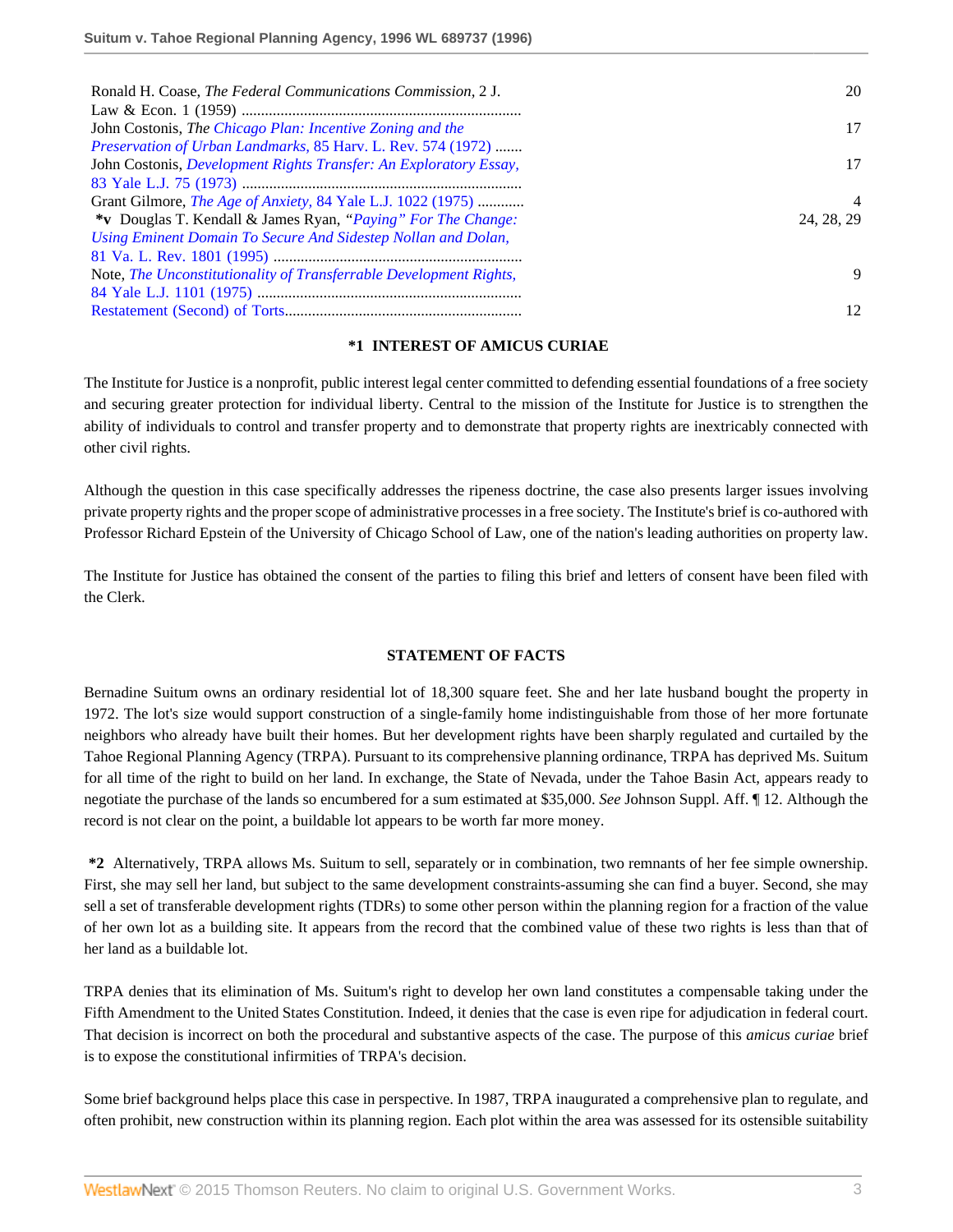for construction under an elaborate set of criteria. Under this complex scheme, TRPA has created Stream Environment Zones (SEZs) which cover those lands that are located near the stream that feeds Lake Tahoe. Land located in these zones is not eligible for new private construction under any circumstances. The decision is categorical and does not depend on any individualized showing that the proposed plan of construction would interfere with the drainage within the region.

Under TRPA's general plan, however, an owner, such as Ms. Suitum, who is denied all right to build on her own land receives in exchange either:

(1) an alleged willingness on the part of some government entity to buy the land for less than its fair market value as a buildable lot, or;

**\*3** (2) a package of residential development rights, land coverage rights; and residential allocations.

All of the elements of the package listed as the second option are TDRs, the combined value of which appears to be worth less than a buildable lot. These rights may be transferred *if* the owner can find a buyer. That buyer, however, does not receive any automatic right to build either, as the completed transfer is subject to approval which will only be granted if certain requirements on use and density are met. TRPA does not organize this resale market, but leaves it for holders of TDRs to fend for themselves. Some sales are reported of these development rights for sums that range between \$1,500 to \$6,000, and building allocations for between \$17,000 and \$25,000. *See* Johnson Suppl. Aff. ¶ 13. There is no mention of how long it takes to sell a TDR or of the expenses incurred in the sale.

TRPA determined that Ms. Suitum's land was located within an SEZ, precluding all development. Therefore, she was left with the unbuildable lot coupled with a residential development right and land coverage right equal to 183 square feet, or one percent of the surface area of her own land. She has not tried to sell any of these development rights, but instead brought an action in federal court arguing that the net effect of the regulations deprived her of all economically viable use of her land, thus constituting a taking of property without just compensation in violation of the Fifth Amendment to the United States Constitution. In an unreported decision, the United States District Court for the District of Nevada granted TRPA summary judgment, ruling that the issue was not ripe. This ruling was affirmed in *[Suitum v. Tahoe Regional Planning Agency,](http://www.westlaw.com/Link/Document/FullText?findType=Y&serNum=1996081356&pubNum=506&originatingDoc=Iac8fe4d647be11d98915dbcd77ee80bc&refType=RP&originationContext=document&vr=3.0&rs=cblt1.0&transitionType=DocumentItem&contextData=(sc.Search))* 80 F.3d 359 (9th Cir.1996).

#### **\*4 SUMMARY OF ARGUMENT**

This case raises the fundamental question of whether planning authorities can engage in a series of maneuvers that will render it impossible for landowners who have suffered regulatory takings to ever recover full and perfect compensation for their loss guaranteed under the Fifth Amendment to the United States Constitution. *[Lucas v. South Carolina Coastal Council,](http://www.westlaw.com/Link/Document/FullText?findType=Y&serNum=1992116311&pubNum=780&originatingDoc=Iac8fe4d647be11d98915dbcd77ee80bc&refType=RP&originationContext=document&vr=3.0&rs=cblt1.0&transitionType=DocumentItem&contextData=(sc.Search))* 505 [U.S. 1003 \(1992\).](http://www.westlaw.com/Link/Document/FullText?findType=Y&serNum=1992116311&pubNum=780&originatingDoc=Iac8fe4d647be11d98915dbcd77ee80bc&refType=RP&originationContext=document&vr=3.0&rs=cblt1.0&transitionType=DocumentItem&contextData=(sc.Search)) From the time of Shakespeare to the present, it has been well understood that justice delayed is justice denied. TRPA demonstrates the modern truth of Shakespeare's maxim through its scheme of regulation that makes it wellnigh impossible for any court to review TRPA's confiscatory regulations. Seizing on *[Williamson County Regional Planning](http://www.westlaw.com/Link/Document/FullText?findType=Y&serNum=1985133040&pubNum=780&originatingDoc=Iac8fe4d647be11d98915dbcd77ee80bc&refType=RP&originationContext=document&vr=3.0&rs=cblt1.0&transitionType=DocumentItem&contextData=(sc.Search)) [Commission v. Hamilton Bank,](http://www.westlaw.com/Link/Document/FullText?findType=Y&serNum=1985133040&pubNum=780&originatingDoc=Iac8fe4d647be11d98915dbcd77ee80bc&refType=RP&originationContext=document&vr=3.0&rs=cblt1.0&transitionType=DocumentItem&contextData=(sc.Search))* 473 U.S. 172 (1985), TRPA consciously has placed obstacle after obstacle in the path of ordinary landowners of limited means who desire no more than to build a house similar in kind and nature to that of their neighbors.

In many situations involving property regulation, the due process clause is violated because too little process has been given to an owner. But in this case the vice is exactly the opposite: not too little process, but too much. Grant Gilmore concluded his famous Storrs Lectures with words that could have been written with this case in mind: "Law reflects but in no sense determines the moral worth of a society. A reasonably just society will reflect its values in a reasonably just law.... An unjust society will reflect its values in an unjust law. The worse the society, the more law there will be. In Hell there will be nothing but law, and due process will be meticulously observed." Grant Gilmore, *The Age of Anxiety,* [84 Yale L.J. 1022, 1044 \(1975\)](http://www.westlaw.com/Link/Document/FullText?findType=Y&serNum=0332793815&pubNum=1292&originatingDoc=Iac8fe4d647be11d98915dbcd77ee80bc&refType=LR&fi=co_pp_sp_1292_1044&originationContext=document&vr=3.0&rs=cblt1.0&transitionType=DocumentItem&contextData=(sc.Search)#co_pp_sp_1292_1044).

Landowners like Ms. Suitum suffer from a process whose elaborate uncertainty denies any means of vindicating constitutional rights. The landowners' plight **\*5** stems directly from the finality rules erected by this Court in *Williamson.* Local governments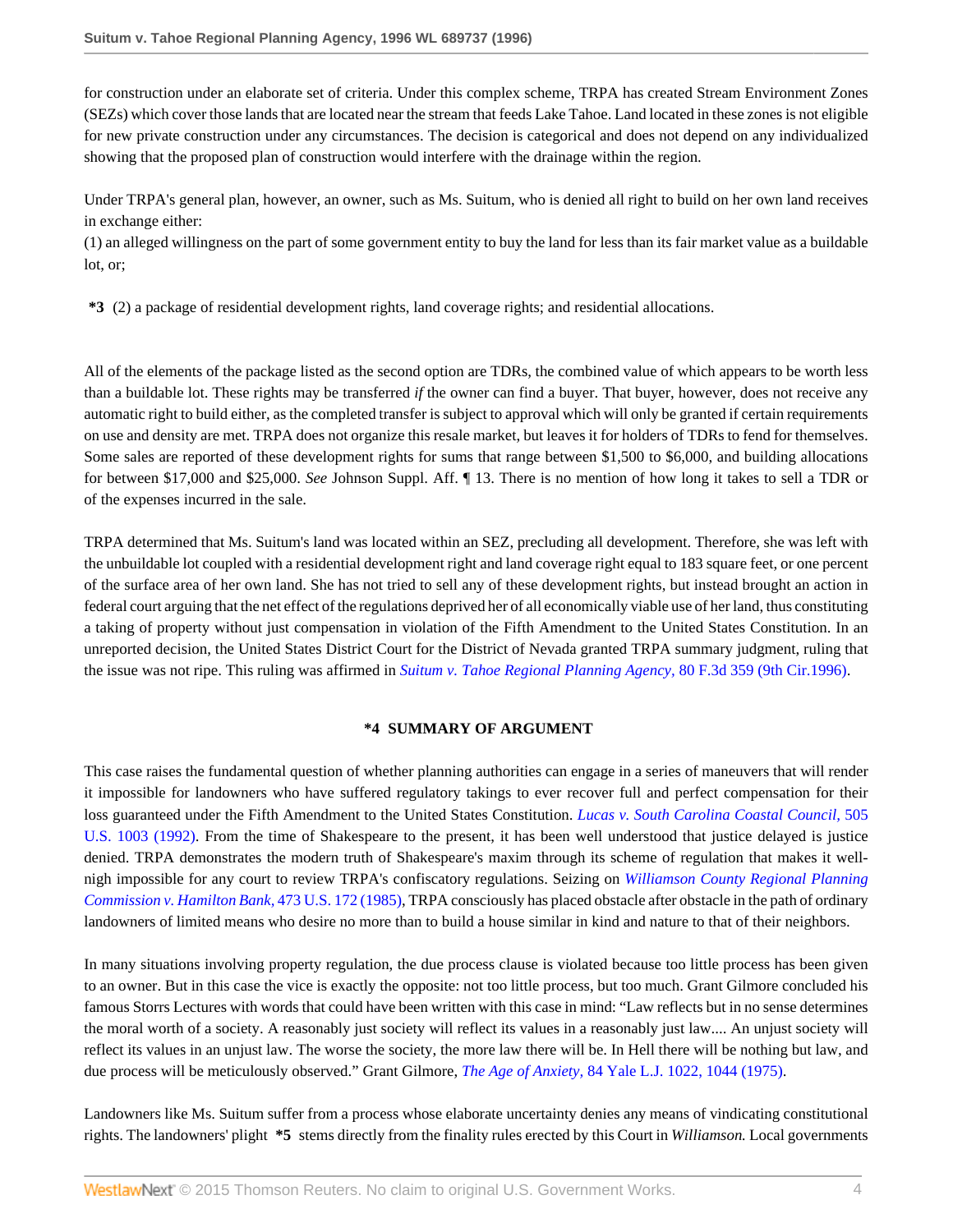and regional planning authorities know that so long as they have made no final judgment their conduct will not be reviewed in federal court. Not surprisingly, TRPA seeks to indefinitely expand this period of delay. To do so, it has developed a complex system whereby it fractionates the development rights associated with an ordinary parcel of land into a number of separate components. Ms. Suitum did not apply to transfer her residential development right or available land coverage right under the program. Those tasks require multiple forms and complicated negotiations with other private parties before sale, assuming they can be found. The costs of going through these maneuvers could easily chew up much of the value of her rights and might exceed their value in some cases.

TRPA throws the entire burden of this uncertainty on Ms. Suitum and then seizes on this very uncertainty and resulting delay to bar the door to the federal courthouse. This Court should not extend the ripeness requirement of *Williamson* to require additional private negotiations that have nothing to do with the intrinsic use or value of the land, and everything to do with concealing the paltry and thoroughly inadequate compensation that a governmental entity may offer for a formerly buildable lot.

TRPA has made its final offer, and, as a matter of law, that offer does not satisfy the constitutional requirements of just compensation. TRPA has already decreed that Ms. Suitum will never make any actual use of her land. Nonetheless, TRPA contends, and the Ninth Circuit agreed, that she still can make two valuable "uses" of her land. The first "use" is to sell the land to an adjacent owner who could annex that land to his own parcel. The second "use" is to apply for and sell TRPA's package of transferable development rights. These propositions confuse an owner's right to use her own property with the owner's **\*6** obligation to sell it in order to minimize the state's constitutional duty to provide just compensation for the stateimposed restrictions.

TRPA is not so brazen as to claim that no compensation will be offered. Instead it offers compensation in the form of TDRs which are difficult to value under any circumstances, and whose value falls far short of the "full and perfect compensation in money for the property taken" necessary to make the holder of property indifferent between the land that was lost and the compensation received in exchange. *See United States v. Miller,* [317 U.S. 369, 373 \(1943\)](http://www.westlaw.com/Link/Document/FullText?findType=Y&serNum=1943120889&pubNum=780&originatingDoc=Iac8fe4d647be11d98915dbcd77ee80bc&refType=RP&fi=co_pp_sp_780_373&originationContext=document&vr=3.0&rs=cblt1.0&transitionType=DocumentItem&contextData=(sc.Search)#co_pp_sp_780_373).

The simple and just solution to all these problems is for TRPA to buy the land for fair market value and resell it, or its associated development rights, as it pleases. TRPA should not be allowed to hide its unconstitutional tactics behind the ripeness doctrine. Once Ms. Suitum's right to build is denied, her claim to compensation is perfected so that it becomes the duty of TRPA to pay in cash, or in cash equivalents, the requisite constitutional amount-namely, the fair market value of the plot of whose use she has been deprived. *[Monongahela Navigation Co. v. United States,](http://www.westlaw.com/Link/Document/FullText?findType=Y&serNum=1893180157&pubNum=780&originatingDoc=Iac8fe4d647be11d98915dbcd77ee80bc&refType=RP&fi=co_pp_sp_780_325&originationContext=document&vr=3.0&rs=cblt1.0&transitionType=DocumentItem&contextData=(sc.Search)#co_pp_sp_780_325)* 148 U.S. 312, 325-26 (1893). TRPA's deliberate effort to inject massive uncertainty into the compensation question should not become a royal road to avoid compensation altogether.

### **\*7 ARGUMENT**

# **I. THE DECISION OF TRPA WAS FINAL AND RIPE FOR ADJUDICATION THE MOMENT IT DENIED MS. SUITUM ANY RIGHT TO DEVELOP HER OWN LAND.**

This Court has created a ripeness requirement in takings cases in order to make sure that cases not ready for complete disposition are kept out of the federal courts. The impulse behind the ripeness doctrine is one of judicial economy. Where money will compensate an individual for economic losses, there is little danger in deferring judicial consideration of the matter until all administrative rulings have been made. By waiting until that moment, the controversy may well disappear, and if it does not, all aspects of the case can be resolved in a single proceeding, with enhanced judicial efficiency and reliability.

Administrative efficiency is, however, only one element of the proper judicial calculus. Preservation of constitutional rights surely is another. Access to courts offers vital protection in our system of constitutional government with its explicit limitations on the power the state may exert over its citizens. The ripeness requirement in *Williamson* relieves the state of the obligation to pay compensation in a particular case until the transaction itself has been closed in order to reduce the stress on the court system, as discussed *infra* at 9-11. But postponing access to the courts until the entire matter can be resolved in a comprehensive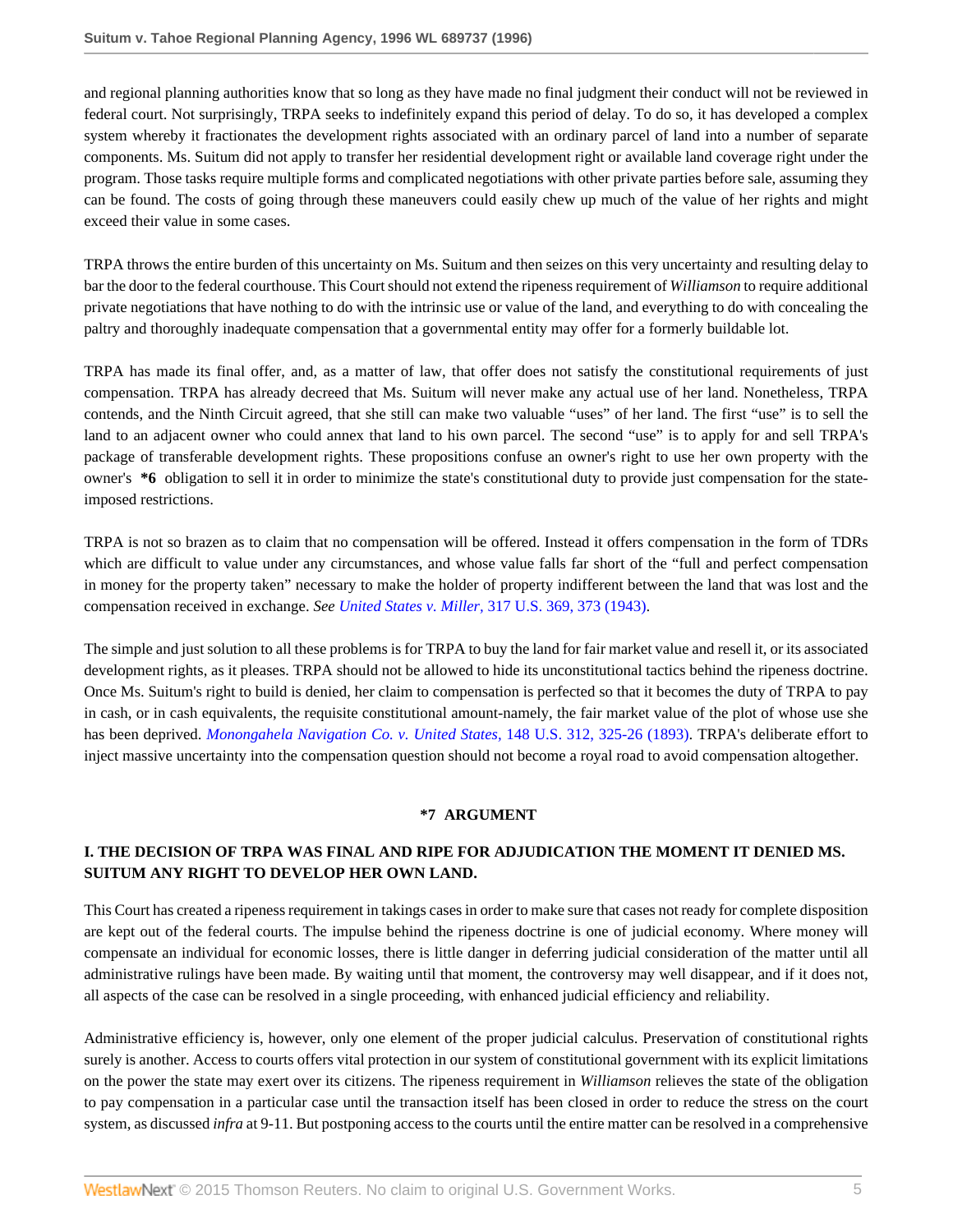fashion increases the risk that redress will be denied for serious and prolonged constitutional violations. The longer the period of delay, the greater this risk of potential abuse. Ironically, the ripeness doctrine can create a perverse incentive for overzealous governments to create endless procedural hurdles calculated to deny landowners the use or value of their property.

**\*8** The district court below introduced a whole new set of imponderables into its ripeness calculation. Just how much effort in the private market must people make before they can bring their claims to court? Must advertisements be placed in local newspapers and brokers hired? Does it matter that the landowner must bear these costs if the effort to sell fails? The balance between judicial efficiency and legal protection must at some point shift in favor of opening the courthouse door. That point has been reached, and passed, here. State planning boards must not be allowed to take advantage of *Williamson* to place further roadblocks before the courthouse door. Finality must become a legal reality, not an administrative mirage, manipulated by the very parties that profit by their insulation from judicial review.

TRPA also undermines the decision of this Court in *[First English Evangelical Lutheran Church v. County of Los Angeles,](http://www.westlaw.com/Link/Document/FullText?findType=Y&serNum=1987071659&pubNum=780&originatingDoc=Iac8fe4d647be11d98915dbcd77ee80bc&refType=RP&originationContext=document&vr=3.0&rs=cblt1.0&transitionType=DocumentItem&contextData=(sc.Search))* 482 [U.S. 304 \(1987\),](http://www.westlaw.com/Link/Document/FullText?findType=Y&serNum=1987071659&pubNum=780&originatingDoc=Iac8fe4d647be11d98915dbcd77ee80bc&refType=RP&originationContext=document&vr=3.0&rs=cblt1.0&transitionType=DocumentItem&contextData=(sc.Search)) which held that temporary takings by regulation should be treated like temporary takings by direct occupation. Of what value is that remedy if a governmental body can string out its deliberations over the fate of a particular landowner during periods of "normal delay" for administrative matters. *See First English,* [482 U.S. at 321.](http://www.westlaw.com/Link/Document/FullText?findType=Y&serNum=1987071659&pubNum=780&originatingDoc=Iac8fe4d647be11d98915dbcd77ee80bc&refType=RP&fi=co_pp_sp_780_321&originationContext=document&vr=3.0&rs=cblt1.0&transitionType=DocumentItem&contextData=(sc.Search)#co_pp_sp_780_321) That period of delay should not be lengthened to cover administrative and business matters unrelated to the use of the land at issue.

As a matter of basic due process, all individuals have a right to have their dealings with government agencies subject to timely and effective review in a court. In dealing with this issue, this Court should not forget that administrative agencies do not have internal gyroscopes that automatically insure that their every action serves the public interest. These agencies have institutional incentives and agendas of their own. Planning commissions are not neutral and disinterested arbitrators of disputes. The agencies often are responsible for the **\*9** enforcement of the very policies they promulgate. Separation of powers is thus compromised in administrative settings, and some bias in the execution of their mandate is likely to occur given the dual rules that are occupied. Those agencies having a strong interest in the outcome of a dispute have an incentive to adopt measures that will allow them to advance that interest, even by trampling the rights of ordinary individuals in the process.

*Williamson* does not invite this dangerous extension of the ripeness requirement. Under its rule, a claim is not ripe until "the government entity charged with implementing the regulations has reached a final decision regarding the application of the regulations to the property at issue." *Williamson,* [473 U.S. at 186.](http://www.westlaw.com/Link/Document/FullText?findType=Y&serNum=1985133040&pubNum=780&originatingDoc=Iac8fe4d647be11d98915dbcd77ee80bc&refType=RP&fi=co_pp_sp_780_186&originationContext=document&vr=3.0&rs=cblt1.0&transitionType=DocumentItem&contextData=(sc.Search)#co_pp_sp_780_186) For the purposes of this case, the key words of this holding are "property at issue." The natural meaning of those words is the property subject to the regulation at hand, which in this case is Ms. Suitum's lot for which all permission to build has been denied in perpetuity. Surely, the property at issue cannot be any other piece of land to which the TDRs, if sold, might eventually attach. The TDRs are not a "use" of Ms. Suitum's property, but are, and are understood by everyone, to be offered in compensation for the property that is lost. *See, e.g.,* Note, *[The Unconstitutionality of Transferable Development Rights,](http://www.westlaw.com/Link/Document/FullText?findType=Y&serNum=0332793819&pubNum=1292&originatingDoc=Iac8fe4d647be11d98915dbcd77ee80bc&refType=LR&fi=co_pp_sp_1292_1107&originationContext=document&vr=3.0&rs=cblt1.0&transitionType=DocumentItem&contextData=(sc.Search)#co_pp_sp_1292_1107)* 84 Yale L.J. 1101, 1107 (1975) ("once a TDR is found to be a taking, the question then becomes whether the freely transferable development rights awarded to the landmark owner by the city constitute just compensation"). Likewise TDRs were treated as a form of compensation, not a different version of the property itself, in both the majority and dissenting opinions in *[Penn Central Transportation Co. v. City of New York,](http://www.westlaw.com/Link/Document/FullText?findType=Y&serNum=1978139503&pubNum=780&originatingDoc=Iac8fe4d647be11d98915dbcd77ee80bc&refType=RP&fi=co_pp_sp_780_137&originationContext=document&vr=3.0&rs=cblt1.0&transitionType=DocumentItem&contextData=(sc.Search)#co_pp_sp_780_137)* 438 U.S. 104, 137 [\(1978\)](http://www.westlaw.com/Link/Document/FullText?findType=Y&serNum=1978139503&pubNum=780&originatingDoc=Iac8fe4d647be11d98915dbcd77ee80bc&refType=RP&fi=co_pp_sp_780_137&originationContext=document&vr=3.0&rs=cblt1.0&transitionType=DocumentItem&contextData=(sc.Search)#co_pp_sp_780_137) (Brennan, J.); *Id.* [at 151](http://www.westlaw.com/Link/Document/FullText?findType=Y&serNum=1978139503&originatingDoc=Iac8fe4d647be11d98915dbcd77ee80bc&refType=RP&originationContext=document&vr=3.0&rs=cblt1.0&transitionType=DocumentItem&contextData=(sc.Search)) (Rehnquist, J., dissenting).

Any other conclusion would defy common sense. Surely, Ms. Suitum does not receive some use of her land if TRPA gives her an option to buy Kansas real estate, **\*10** 1000 shares of GM stock, a state lottery ticket, or a free AMTRAK pass. Use of her own land has been permanently taken from her and TDRs are offered in compensation. The land to which those TDRs might pertain has not even been identified, and the sale of the TDRs would hardly give Ms. Suitum any interest in the land to which they are eventually attached. The only land at issue in this case is her plot of land, and there TRPA has issued its final and decisive order: no development, ever.

Moreover, this common-sense interpretation of *Williamson* is borne out by an examination of the fact patterns to which the rule applies. In *Williamson* itself, the original developer, Temple Hills Country Club Estates, did not have a ripe claim because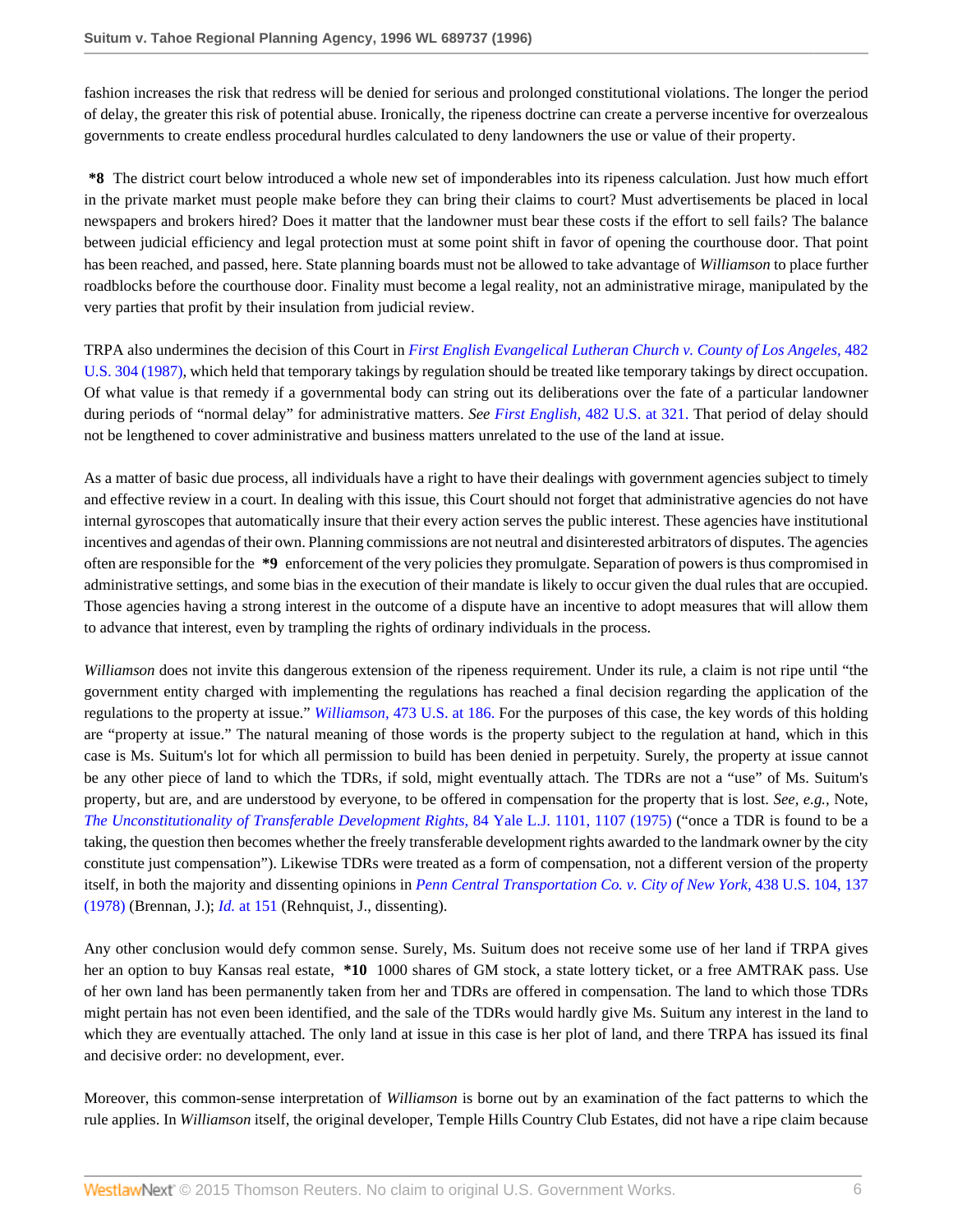once its proposals were rejected it "did not then seek variances that would have allowed it to develop the property according to its proposed plat, notwithstanding the Commission's finding that the plat did not comply with the zoning ordinance and the subdivision regulations." *Williamson,* [473 U.S. at 188.](http://www.westlaw.com/Link/Document/FullText?findType=Y&serNum=1985133040&pubNum=780&originatingDoc=Iac8fe4d647be11d98915dbcd77ee80bc&refType=RP&fi=co_pp_sp_780_188&originationContext=document&vr=3.0&rs=cblt1.0&transitionType=DocumentItem&contextData=(sc.Search)#co_pp_sp_780_188) Yet an application for a variance relates to the proposed plans for the development of the particular property. Nothing whatsoever in *Williamson* hints that some possible transaction with respect to an unidentified and unrelated parcel of land should delay access to federal court. Nor does *Williamson* suggest that a land owner is under some duty to place land for sale before attacking the system at hand. Only unresolved issues over future use of the discrete parcel prevented the owner's claim from being ripe.

This conclusion is fortified by the line of earlier Supreme Court cases on which *Williamson* relied. In *[Hodel v. Virginia Surface](http://www.westlaw.com/Link/Document/FullText?findType=Y&pubNum=780&cite=452US264&originatingDoc=Iac8fe4d647be11d98915dbcd77ee80bc&refType=RP&fi=co_pp_sp_780_268&originationContext=document&vr=3.0&rs=cblt1.0&transitionType=DocumentItem&contextData=(sc.Search)#co_pp_sp_780_268) [Mining & Reclamation Assn.,](http://www.westlaw.com/Link/Document/FullText?findType=Y&pubNum=780&cite=452US264&originatingDoc=Iac8fe4d647be11d98915dbcd77ee80bc&refType=RP&fi=co_pp_sp_780_268&originationContext=document&vr=3.0&rs=cblt1.0&transitionType=DocumentItem&contextData=(sc.Search)#co_pp_sp_780_268)* 452 U.S. 264, 268 (1981), the landowners mounted a facial attack on the constitutionality of the Surface Mining Control and Reclamation Act of 1977, which required that strip-mined land be returned to its original contour once the work was done. That claim was rejected on the ground **\*11** that the landowners "have not availed themselves of the opportunities provided by the Act to obtain administrative relief by requesting either a variance from the approximate-originalcontour requirements of § 515(d) or waiver from the surface mining restrictions in § 522(c)." *Hodel,* 452 U.S. at 297, *quoted* in *Williamson,* 457 U.S. at 187. Once again the required process affected the property at issue; the failure to resell the land had nothing to do with the ripeness issue.

*Williamson* also relied on *Agins v. Tiburon,* [447 U.S. 255 \(1980\)](http://www.westlaw.com/Link/Document/FullText?findType=Y&serNum=1980116772&pubNum=780&originatingDoc=Iac8fe4d647be11d98915dbcd77ee80bc&refType=RP&originationContext=document&vr=3.0&rs=cblt1.0&transitionType=DocumentItem&contextData=(sc.Search)), where the challenge to a zoning ordinance "was not ripe because the property owners had not yet submitted a plan for development of their property." *Williamson,* 475 U.S. at 187. *Williamson* then brought home the essential point by referring to *[Penn Central Transportation Corp. v. City of New York,](http://www.westlaw.com/Link/Document/FullText?findType=Y&serNum=1978139503&pubNum=780&originatingDoc=Iac8fe4d647be11d98915dbcd77ee80bc&refType=RP&originationContext=document&vr=3.0&rs=cblt1.0&transitionType=DocumentItem&contextData=(sc.Search))* 438 [U.S. 104 \(1978\),](http://www.westlaw.com/Link/Document/FullText?findType=Y&serNum=1978139503&pubNum=780&originatingDoc=Iac8fe4d647be11d98915dbcd77ee80bc&refType=RP&originationContext=document&vr=3.0&rs=cblt1.0&transitionType=DocumentItem&contextData=(sc.Search)) where the New York City Landmark Preservation Board had already disapproved a proposed 50 story office tower over Penn Station. That appeal was not regarded as ripe because "the property owners had not sought approval for any other plan, and it therefore was not clear whether the Commission would deny approval for all uses that would enable the plaintiffs to derive economic benefit from the property." *Williamson,* 475 U.S. at 187. Even though *Penn Central* involved the use of TDRs, their potential sale and the potential sale of the terminal were not treated as preconditions for access to federal court.

A sensible approach to the ripeness question was taken in *[Marusic Liquors, Inc. v. Daley,](http://www.westlaw.com/Link/Document/FullText?findType=Y&serNum=1995108400&pubNum=506&originatingDoc=Iac8fe4d647be11d98915dbcd77ee80bc&refType=RP&originationContext=document&vr=3.0&rs=cblt1.0&transitionType=DocumentItem&contextData=(sc.Search))* 55 F.3d 258 (7th Cir.1995). There, the City of Chicago passed an ordinance that restricted the rights of present owners to transfer their existing liquor licenses. An affected liquor store owner brought suit under [42 U.S.C. § 1983](http://www.westlaw.com/Link/Document/FullText?findType=L&pubNum=1000546&cite=42USCAS1983&originatingDoc=Iac8fe4d647be11d98915dbcd77ee80bc&refType=LQ&originationContext=document&vr=3.0&rs=cblt1.0&transitionType=DocumentItem&contextData=(sc.Search)), claiming that the ordinance's restrictions on resale contravened both the equal protection and due process clauses. Chicago claimed that the action was not yet ripe because Marusic **\*12** had no immediate plans to sell his business. Judge Easterbrook rebuffed that contention under *Williamson:* "A claim is unripe when critical elements are contingent or unknown. When, for example, a property owner alleges that general regulation affects his land in some special way, the claim is not ripe until all efforts to *avoid the restriction or obtain compensation for it are exhausted.*" *Marusic,* [55 F.3d at 260](http://www.westlaw.com/Link/Document/FullText?findType=Y&serNum=1995108400&pubNum=506&originatingDoc=Iac8fe4d647be11d98915dbcd77ee80bc&refType=RP&fi=co_pp_sp_506_260&originationContext=document&vr=3.0&rs=cblt1.0&transitionType=DocumentItem&contextData=(sc.Search)#co_pp_sp_506_260) (emphasis added).

In *Marusic,* [55 F.3d at 261,](http://www.westlaw.com/Link/Document/FullText?findType=Y&serNum=1995108400&pubNum=506&originatingDoc=Iac8fe4d647be11d98915dbcd77ee80bc&refType=RP&fi=co_pp_sp_506_261&originationContext=document&vr=3.0&rs=cblt1.0&transitionType=DocumentItem&contextData=(sc.Search)#co_pp_sp_506_261) the plaintiff was allowed to press forward his claim immediately "because the ordinance itself embodied a conclusive decision about transferability." Likewise, in the instant case, TRPA made its conclusive determination about use and has refused to pay full compensation. In *Marusic,* Judge Easterbrook did not require that Marusic seek out potential buyers for the land, or to show exactly how much the value had decreased. The fixed and final position of the City of Chicago was all that it took to make the case ripe. For these purposes, it is immaterial that the Seventh Circuit sustained the ordinance on its merits.

There is no question that if TRPA had baldly prevented any construction on Ms. Suitum's land, it would have been required to compensate her in full and in cash for the use rights that were so lost. *See [Lucas v. South Carolina Coastal Council,](http://www.westlaw.com/Link/Document/FullText?findType=Y&serNum=1992116311&pubNum=780&originatingDoc=Iac8fe4d647be11d98915dbcd77ee80bc&refType=RP&fi=co_pp_sp_780_1015&originationContext=document&vr=3.0&rs=cblt1.0&transitionType=DocumentItem&contextData=(sc.Search)#co_pp_sp_780_1015)* 505 U.S. [1003, 1015-18 \(1992\)](http://www.westlaw.com/Link/Document/FullText?findType=Y&serNum=1992116311&pubNum=780&originatingDoc=Iac8fe4d647be11d98915dbcd77ee80bc&refType=RP&fi=co_pp_sp_780_1015&originationContext=document&vr=3.0&rs=cblt1.0&transitionType=DocumentItem&contextData=(sc.Search)#co_pp_sp_780_1015). There is no showing that her proposed use of land amounts to a common law nuisance or to anything close to one. As Lucas' home construction was not a nuisance merely because he owned beachfront property, so too Ms. Suitum's proposed construction of an ordinary home is not a nuisance merely because the land is located in a stream enforcement zone. See *[Restatement \(Second\) of Torts](http://www.westlaw.com/Link/Document/FullText?findType=Y&serNum=0290694716&pubNum=0101577&originatingDoc=Iac8fe4d647be11d98915dbcd77ee80bc&refType=TS&originationContext=document&vr=3.0&rs=cblt1.0&transitionType=DocumentItem&contextData=(sc.Search))* §§ 826-[831,](http://www.westlaw.com/Link/Document/FullText?findType=Y&serNum=0290694722&pubNum=0101577&originatingDoc=Iac8fe4d647be11d98915dbcd77ee80bc&refType=TS&originationContext=document&vr=3.0&rs=cblt1.0&transitionType=DocumentItem&contextData=(sc.Search)) *cited in Lucas,* [505 U.S. at 1030-31.](http://www.westlaw.com/Link/Document/FullText?findType=Y&serNum=1992116311&pubNum=780&originatingDoc=Iac8fe4d647be11d98915dbcd77ee80bc&refType=RP&fi=co_pp_sp_780_1030&originationContext=document&vr=3.0&rs=cblt1.0&transitionType=DocumentItem&contextData=(sc.Search)#co_pp_sp_780_1030) It therefore makes no sense for the District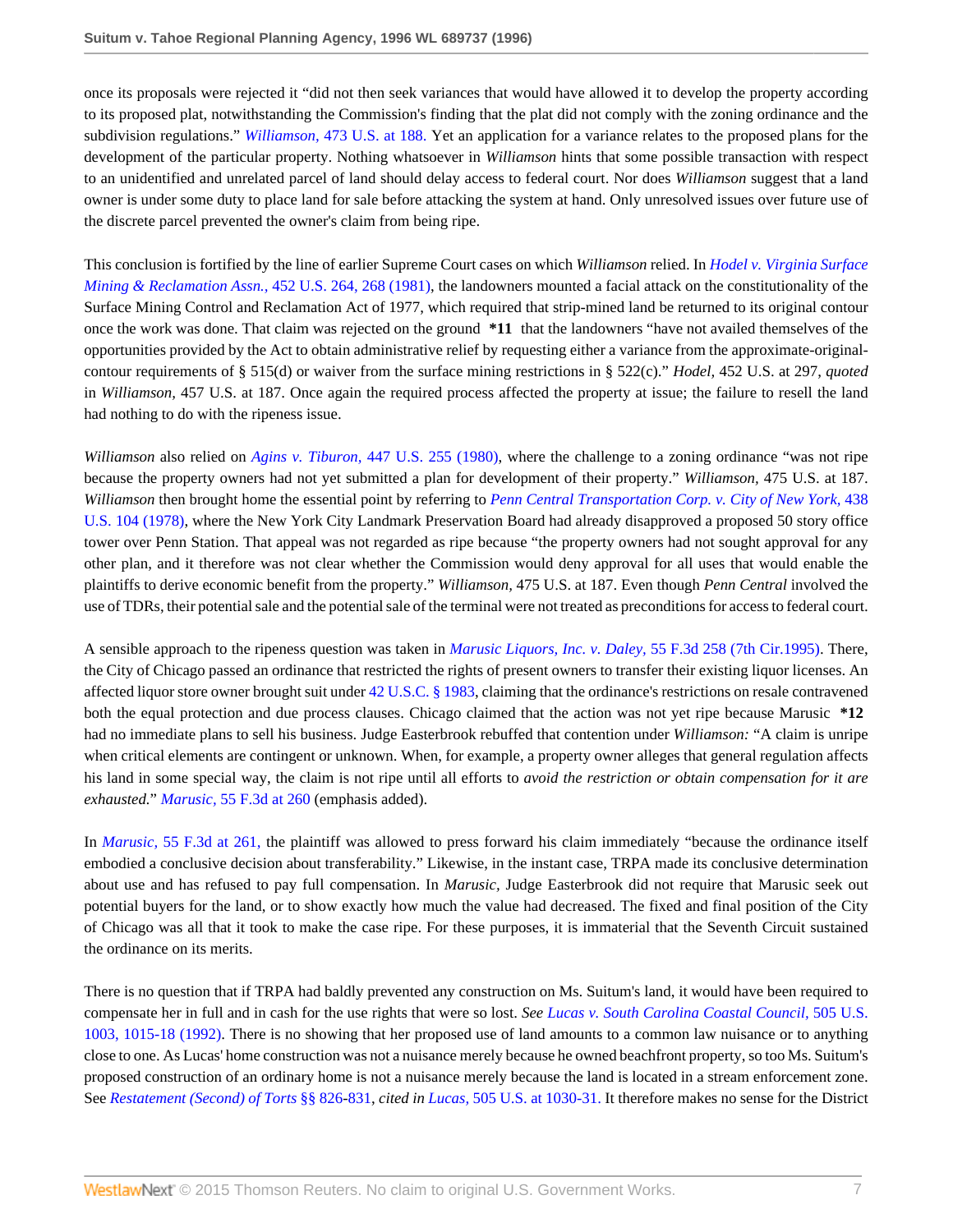and Circuit Courts to deflect her valid claim for compensation by postponing litigation until she disposes of a complex set of TDRs. The **\*13** critical question of the valuation of her property rights taken from her can be litigated today.

# **II. MS. SUITUM HAS NOT RECEIVED JUST COMPENSATION FOR THE TOTAL LOSS OF ANY ECONOMICALLY VIABLE USE OF HER PROPERTY.**

### **A. The Just Compensation Clause Requires Full And Perfect Compensation For The Property Taken.**

Once Ms. Suitum's claim is ripe, a court must determine whether or not her property has been taken within the meaning of the Fifth Amendment, and, if so, whether just compensation has been offered in exchange. The first issue is clear from the record, given the total deprivation of any economically viable use of her property. The point of contention is whether she has been justly compensated. The applicable standard for just compensation admits of no doubt:

The noun "compensation," standing by itself, carries the idea of an equivalent. Thus we speak of damages by way of compensation, or compensatory damages, as distinguished from punitive or exemplary damages, the former being the equivalent for the injury done, and the latter imposed by way of punishment. So that if the adjective "just" had been omitted, and the provision was simply that property should not be taken without compensation, the natural import of the language would be that the compensation should be the equivalent of the property. And this is made emphatic by the adjective "just." There can, in view of the combination of those two words, be no doubt that the compensation must be a full and perfect equivalent for the property taken....

**\*14** By this legislation, Congress seems to have assumed the right to determine what shall be the measure of compensation. But this is a judicial and not a legislative question. The legislature may determine what private property is needed for public purposes-that is a question of a political and legislative character; but when the taking has been ordered, then the question of compensation is judicial. It does not rest with the public, taking the property, through Congress or the legislature, its representative, to say what compensation shall be paid, or even what shall be the rule of compensation. The Constitution has declared that just compensation shall be paid, and the ascertainment of that is a judicial inquiry.

#### *[Monongahela Navigation Co. v. United States,](http://www.westlaw.com/Link/Document/FullText?findType=Y&serNum=1893180157&pubNum=780&originatingDoc=Iac8fe4d647be11d98915dbcd77ee80bc&refType=RP&fi=co_pp_sp_780_326&originationContext=document&vr=3.0&rs=cblt1.0&transitionType=DocumentItem&contextData=(sc.Search)#co_pp_sp_780_326)* 148 U.S. 312, 326-27 (1893).

### **B. The Apparent Willingness Of A Governmental Entity To Purchase Ms. Suitum's Land At Below Market Value Does Not, As A Matter of Law, Provide Just Compensation.**

TRPA's first effort to finesse the just compensation requirement is to point to the possibility that the State of Nevada may give Ms. Suitum a reduced price in cash for her land. But this part payment, even if it is ever realized, will not suffice. It is well recognized that a state cannot downzone property with an eye to its purchase at a reduced price. A court will cut through any apparent police power justification when local governments engage in such nefarious practices. For example, that result was achieved in *Riggs v. Township of Long Beach,* [109 N.J. 601, 538 A.2d 808 \(1988\)](http://www.westlaw.com/Link/Document/FullText?findType=Y&serNum=1988039616&pubNum=162&originatingDoc=Iac8fe4d647be11d98915dbcd77ee80bc&refType=RP&originationContext=document&vr=3.0&rs=cblt1.0&transitionType=DocumentItem&contextData=(sc.Search)). The court struck down an ordinance stating that "the purpose of the zoning amendment was not to fulfill the master plan, but to enable the municipality to pay the property owner less than fair **\*15** market value under the preexisting zoning ordinance." *Riggs,* [109 N.J. at 615, 538 A.2d at 815.](http://www.westlaw.com/Link/Document/FullText?findType=Y&serNum=1988039616&pubNum=162&originatingDoc=Iac8fe4d647be11d98915dbcd77ee80bc&refType=RP&fi=co_pp_sp_162_815&originationContext=document&vr=3.0&rs=cblt1.0&transitionType=DocumentItem&contextData=(sc.Search)#co_pp_sp_162_815)

That result represents the proper response to the abuse of the police power present in this case. It is quite intolerable that a local government should be able to take land worth \$100,000, zone it to a fourth of its original value, and then condemn it for \$25,000. The very fact that governmental bodies in this case have allegedly sought to take land from owners for a below market price shows how these possibilities flout the just compensation requirement, not satisfy it. TRPA or some other governmental entity might as well claim it could avoid its duty to compensate for the loss of all economically viable use under *Lucas* by offering to pay \$1.00 for the land. In the absence of the planning restrictions, Ms. Suitum surely would reject any such purported offer. The \$35,000 figure should not be regarded as evidence that Ms. Suitum's land has residual value. It should be regarded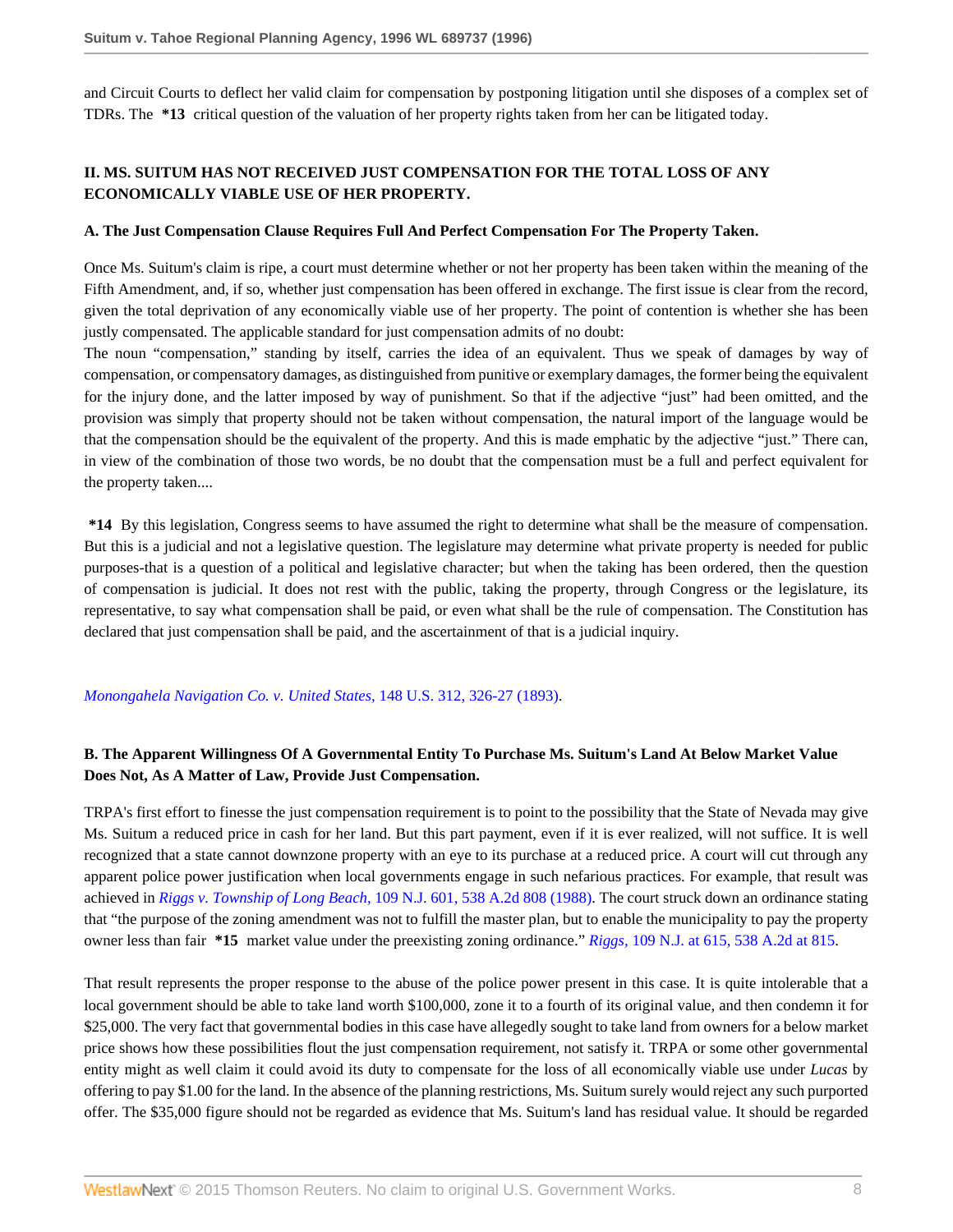as a telling admission that the government is always willing to condemn land for less than its full value, in violation of its constitutional obligations.

# **C. The Right To Sell The Encumbered Land To Neighbors Is Not, As A Matter of Law, Just Compensation For The Property Taken.**

TRPA's next line of defense against paying compensation is that Suitum still has the right to sell the property that she cannot use. This means of compensation is far below the full and perfect compensation required from the government. Any sale requires a buyer. However, the class of potential buyers is limited to the class of adjacent neighbors who might wish to add someone else's plot onto their own. The exact price that would be paid cannot be determined short of actual negotiation, but it can be said with complete confidence that the net return to Ms. Suitum would be far less than the value of her land as a **\*16** building plot. The use that the buyer could make of the land is limited, because he could never build on the land either. The gain from the purchase is limited as well. The neighbor has no need to purchase the lot to prevent construction, as that already has been accomplished by regulation. Therefore, the most that can be gained is private access and perhaps some additional measure of privacy. These conditions are so restrictive as to block many sales, and to allow some for small amounts after difficult negotiations. That paltry residue is far below the full and perfect compensation required under the Constitution. Moreover, that possibility exists in *every* case in which the use of land is restricted. Yet it played no role whatsoever in *Lucas,* where the state was required to compensate in full when it denied Lucas his right to build under circumstances indistinguishable from those here.

# **D. The Transferable Development Rights Do Not, As A Matter of Law, Constitute Just Compensation For The Development Rights Taken Under TRPA's Comprehensive 1987 Plan.**

Properly deployed, TDRs can serve as a useful tool for land use planning. TDRs are proper constitutional devices when the state first condemns *for cash* the development rights from individual landowners. Thereafter it may hold these in reserve or resell them to private owners for use. Because full and just compensation has been paid at the outset, the state has every incentive to make sound decisions on whether to use, resell, or retire the rights. The system of direct condemnation avoids any excessive imposition on individual landowners. The state deployment can then achieve any community objective reached through democratic means. In this case, the **\*17** strong preservation of property rights aids the deliberative process by forcing its representatives to consider the *impact* of its planning proposals on all individuals within the community, including those who own property there but who may not be eligible to vote. *See [Pennell v. City of San Jose,](http://www.westlaw.com/Link/Document/FullText?findType=Y&serNum=1988025710&pubNum=780&originatingDoc=Iac8fe4d647be11d98915dbcd77ee80bc&refType=RP&fi=co_pp_sp_780_22&originationContext=document&vr=3.0&rs=cblt1.0&transitionType=DocumentItem&contextData=(sc.Search)#co_pp_sp_780_22)* 485 U.S. 1, 22 (1985) (Scalia, J., dissenting). This system is easy to administer and was proposed for use in Chicago. John Costonis, *The [Chicago Plan: Incentive](http://www.westlaw.com/Link/Document/FullText?findType=Y&serNum=0110392455&pubNum=3084&originatingDoc=Iac8fe4d647be11d98915dbcd77ee80bc&refType=LR&originationContext=document&vr=3.0&rs=cblt1.0&transitionType=DocumentItem&contextData=(sc.Search)) [Zoning and the Preservation of Urban Landmarks,](http://www.westlaw.com/Link/Document/FullText?findType=Y&serNum=0110392455&pubNum=3084&originatingDoc=Iac8fe4d647be11d98915dbcd77ee80bc&refType=LR&originationContext=document&vr=3.0&rs=cblt1.0&transitionType=DocumentItem&contextData=(sc.Search))* 85 Harv. L. Rev. 574 (1972); John Costonis, *[Development Rights Transfer:](http://www.westlaw.com/Link/Document/FullText?findType=Y&serNum=0332706298&pubNum=1292&originatingDoc=Iac8fe4d647be11d98915dbcd77ee80bc&refType=LR&fi=co_pp_sp_1292_86&originationContext=document&vr=3.0&rs=cblt1.0&transitionType=DocumentItem&contextData=(sc.Search)#co_pp_sp_1292_86) An Exploratory Essay,* [83 Yale L.J. 75, 86-87 \(1973\).](http://www.westlaw.com/Link/Document/FullText?findType=Y&serNum=0332706298&pubNum=1292&originatingDoc=Iac8fe4d647be11d98915dbcd77ee80bc&refType=LR&fi=co_pp_sp_1292_86&originationContext=document&vr=3.0&rs=cblt1.0&transitionType=DocumentItem&contextData=(sc.Search)#co_pp_sp_1292_86)

However, TDRs become an affront to the constitutional protection of property rights when they are given to individual landowners in part payment for the ordinary development rights of which they have been deprived. Now, instead of introducing transparency in social decision-making, they seek to use "off-budget" devices to force some individuals to bear a disproportionate burden of actions taken in the name of the public good. Let the state pay in money and it is an easy matter to determine whether proper compensation has been paid. Let it pay with TDRs and the state will take refuge in the uncertainties of valuation that it has deliberately injected into the overall situation.

The basic point was made by Justice Breitel in his well-reasoned decision in *[Fred F. French Investing Co. v. City of New York,](http://www.westlaw.com/Link/Document/FullText?findType=Y&serNum=1976112014&pubNum=578&originatingDoc=Iac8fe4d647be11d98915dbcd77ee80bc&refType=RP&originationContext=document&vr=3.0&rs=cblt1.0&transitionType=DocumentItem&contextData=(sc.Search))* [39 N.Y.2d 587, 350 N.E.2d 381 \(1976\)](http://www.westlaw.com/Link/Document/FullText?findType=Y&serNum=1976112014&pubNum=578&originatingDoc=Iac8fe4d647be11d98915dbcd77ee80bc&refType=RP&originationContext=document&vr=3.0&rs=cblt1.0&transitionType=DocumentItem&contextData=(sc.Search)), whose facts bear a close relationship to the instant case. There the plaintiff owned a large mid-Manhattan residential complex that contained two private parks zoned for residential and office development. An amendment to the New York City zoning law reclassified the land as a Special Park District, such that title remained in the private landowners even though the land was held open to the.public. Then, New York City stipulated that original development rights for the two parcels were transferable to other locations in mid-Manhattan. The opening of the **\*18** lands to unlimited public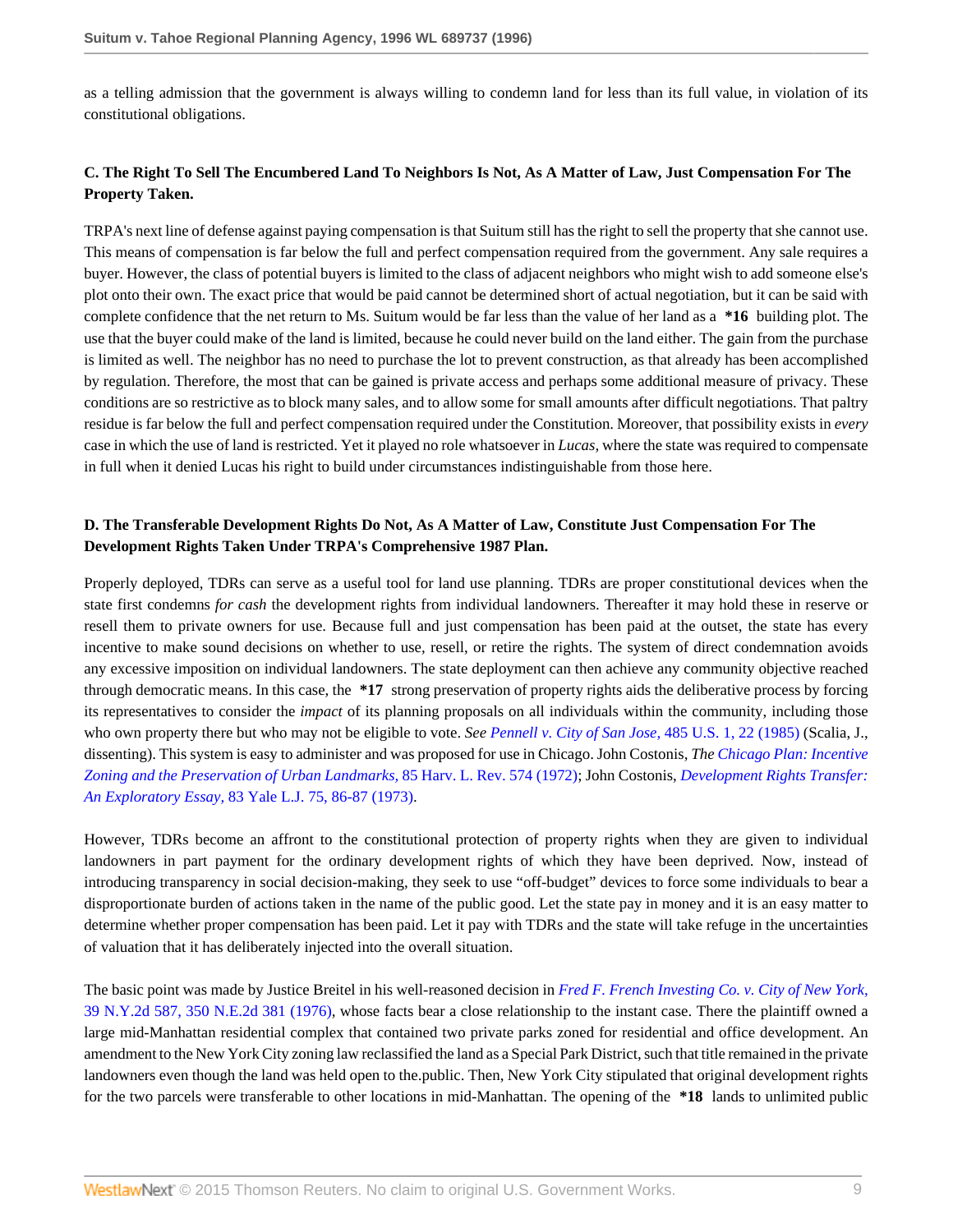use was treated as a taking. *Cf. [Kaiser Aetna v. United States,](http://www.westlaw.com/Link/Document/FullText?findType=Y&serNum=1979135196&pubNum=780&originatingDoc=Iac8fe4d647be11d98915dbcd77ee80bc&refType=RP&originationContext=document&vr=3.0&rs=cblt1.0&transitionType=DocumentItem&contextData=(sc.Search))* 444 U.S. 164 (1979). Justice Breitel, writing for a unanimous court of appeals, refused to allow the City to credit the TDRs against its compensation obligation:

[The City's action] thus created floating development rights, utterly unusable until they could be attached to some accommodating real property, available by happenstance of prior ownership, or by grant, purchase or devise, and subject to the contingent approvals of administrative agencies. In such case, the development rights, disembodied abstractions of man's ingenuity, float in a limbo until restored to reality by reattachment to tangible real property. Put another way, it is a tolerable abstraction to consider development rights apart from the solid land from which as a matter of zoning law they derive. But severed, the development rights are a double abstraction until they are actually attached to a receiving parcel, yet to be identified, acquired, and subject to the contingent future approvals of administrative agencies, events which may never happen because of the exigencies of the market and the contingencies and exigencies of administrative action.

#### *Fred F. French,* [39 N.Y.2d at 597-98, 350 N.E.2d at 387-88.](http://www.westlaw.com/Link/Document/FullText?findType=Y&serNum=1976112014&pubNum=578&originatingDoc=Iac8fe4d647be11d98915dbcd77ee80bc&refType=RP&fi=co_pp_sp_578_387&originationContext=document&vr=3.0&rs=cblt1.0&transitionType=DocumentItem&contextData=(sc.Search)#co_pp_sp_578_387)

This Court does not have to hold such a negative view on TDRs as to refuse to credit them toward the compensation owing. It is quite sufficient to say that any value that inheres in them is rendered highly uncertain by the nature of the right. New York City was responsible for the creation of that indefiniteness in *Fred F. French.* TRPA is responsible for that indefiniteness here. The party that creates the risk should be required to bear its associated costs. By valuing these rights at zero, the Court sends a clear message to municipalities that TDRs **\*19** cannot be used to muddy the waters when a clear function of the courts is to secure full and perfect compensation for the property taken.

Following *Fred F. French* will not unduly limit the ability of local governments to make responsible decisions on land use. In *Fred F. French,* Chief Judge Breitel articulated the position urged here, noting with approval the sensible use of TDRs found in the so-called Chicago plan, which met the conditions of a sound TDR plan set out above because it required local governments to condemn development rights "instantly and in money." *Fred F. French,* [39 N.Y.2d at 598, 350 N.E.2d at 388](http://www.westlaw.com/Link/Document/FullText?findType=Y&serNum=1976112014&pubNum=578&originatingDoc=Iac8fe4d647be11d98915dbcd77ee80bc&refType=RP&fi=co_pp_sp_578_388&originationContext=document&vr=3.0&rs=cblt1.0&transitionType=DocumentItem&contextData=(sc.Search)#co_pp_sp_578_388).

The incentives of the Chicago system are completely different from those under New York City's scheme and TRPA's plan. First, local governments no longer have any incentive to cast the net for these development rights too widely. The cash payments for them must be made out of public budgets so that local officials will now be disciplined in their acquisition plans, just as they are when raw land or completed structures are acquired through standard condemnation practices. Second, local governments have an incentive to repackage these development rights in usable form in order to maximize the amount of cash received from their sale. It is most unlikely that it will break them up into development rights, land coverage rights, and building allocations, as are done under the TRPA plan. Third, the use of this system avoids the massive disparate impact that existed under the schemes in *Fred F. French* and the instant case because no landowner is wiped out by the process. All receive their fair share of benefits and burdens, so as to avoid the disparate impact of regulations that always raises suspicion under the Takings Clause. *See [Armstrong v. United States,](http://www.westlaw.com/Link/Document/FullText?findType=Y&serNum=1960122571&pubNum=780&originatingDoc=Iac8fe4d647be11d98915dbcd77ee80bc&refType=RP&fi=co_pp_sp_780_49&originationContext=document&vr=3.0&rs=cblt1.0&transitionType=DocumentItem&contextData=(sc.Search)#co_pp_sp_780_49)* 364 U.S. 40, 49 (1960) (the Fifth Amendment guarantee was designed to "bar Government from forcing some people alone to bear public burdens which, in all fairness and justice, should be borne by the public as a whole")

**\*20** To see why the dictates of *Armstrong* are satisfied, assume that 100 lots in the TRPA region are presently undeveloped, and the planning authority is willing to allow only 20 to be developed. Buying and banking development rights allow the state to hold development off the market and to find the highest bidder for the rights that can be immediately utilized. The government that imposes the restriction therefore bears the financial losses from the lots that it chooses to keep out of circulation. But it may correct any mistakes that it makes by auctioning off an additional set of development rights, just the way the FCC can auction off additional portions of the spectrum. *See, generally,* Ronald H. Coase, *The Federal Communications Commission,* 2 J. Law & Econ. 1 (1959).

In contrast, when TDRs are given to individual landowners as ostensible compensation for the property taken, local governments operate under a perverse set of incentives. It is far too easy to create the appearance that something of substance has been given,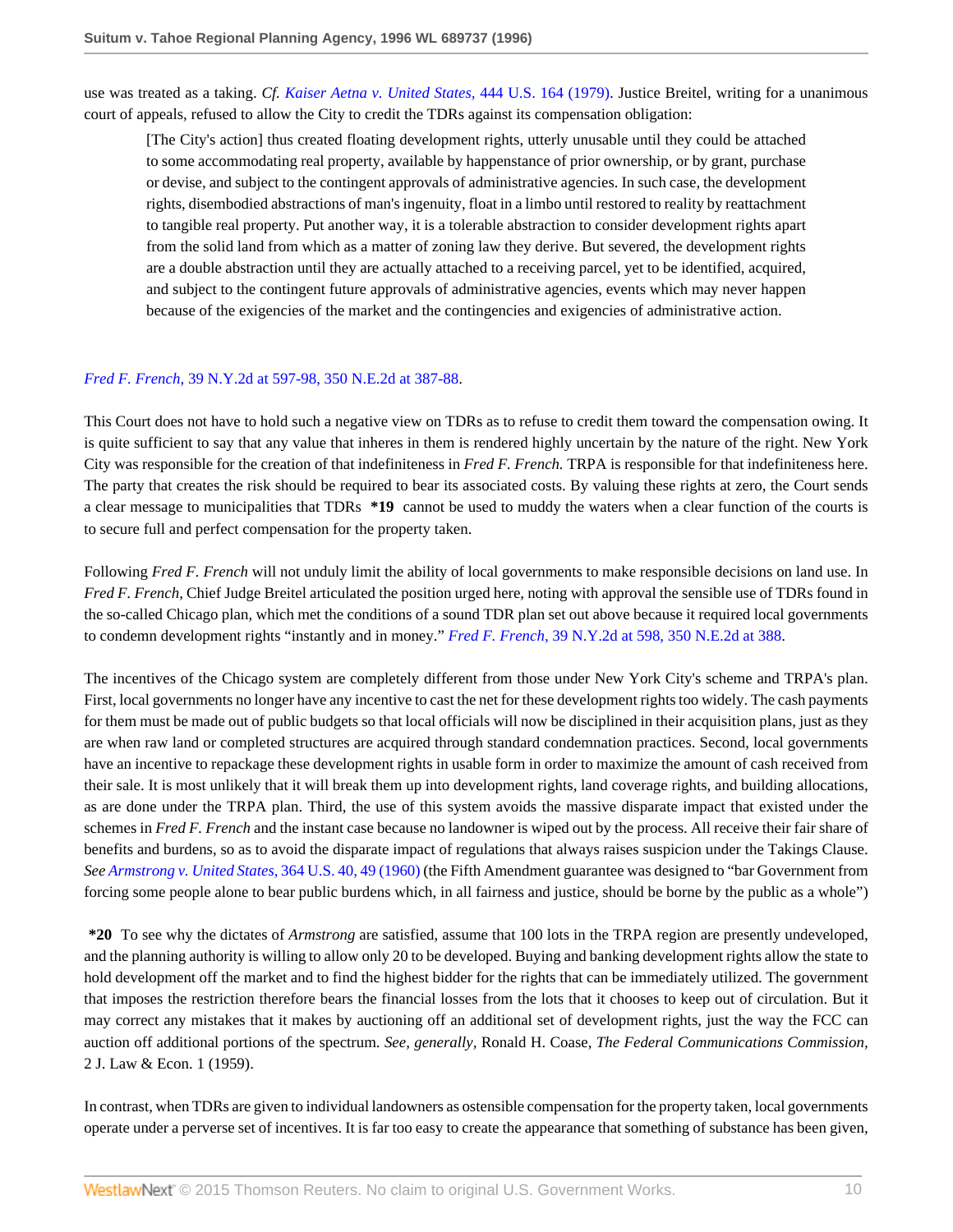while fragmenting and conditioning the rights in ways so that their value approaches zero. For example, in *Fred F. French,* New York City's development rights could only be transferred within a certain portion of Manhattan; the receiving lots were "those with a minimum lot size of 30,000 square feet and zoned to permit development at the maximum commercial density." *Fred F. French,* [39 N.Y.2d at 592, 350 N.E.2d at 384.](http://www.westlaw.com/Link/Document/FullText?findType=Y&serNum=1976112014&pubNum=578&originatingDoc=Iac8fe4d647be11d98915dbcd77ee80bc&refType=RP&fi=co_pp_sp_578_384&originationContext=document&vr=3.0&rs=cblt1.0&transitionType=DocumentItem&contextData=(sc.Search)#co_pp_sp_578_384) The rights could be transferred to the receiving lot, thereby increasing its maximum floor area up to 10%. Further increase in the receiving lot's floor area, limited to 20% percent of maximum commercial density, was contingent upon a public hearing and approval by the City Planning Commission and the Board of Estimate. Why assume that any market will emerge for these abstract disembodied development rights? And why value them at more than a tiny fraction of the **\*21** common law development rights that pre-existed the zoning change of the original private parks? In this case, the TDRs are fragmented into three separate components which, even when reassembled, can only be used subject to planning approval. And if this scheme is approved, there is every reason to suppose that the next generation of TDRs will be more restrictive and less valuable than those that have preceded it.

Should this plan be approved, land use plans that violate *Armstrong* 's warning against disproportionate impacts will be routinely adopted. Before the onset of TRPA's 1987 plan, one could assume (for illustration only since the record gives no precise numbers) that half the lots under TRPA's jurisdiction had single family homes, and the rest had none. The public determination was made to limit construction on the remaining lots for the benefit of all owners. If the Chicago TDR bank proposal had been followed, the burdens of this public scheme would have been borne equally by established and potential homeowners. But once TRPA's elaborate system of TDRs is put into place, the incidence of the public burdens shifts. Existing homeowners bear none of the cost of the plan, and indeed benefit from the increased value of their existing holdings. All owners of undeveloped plots lose, some more than others. The possibility of the resale of the vacant land to neighbors, TRPA, or some other governmental entity, and the possibility of some independent sale of TDRs shift *none* of the burden of the conservation scheme to the established homeowners. It only spreads it around in some uncertain fashion among the owners of undeveloped lots. Before the scheme was imposed, all of these lot owners had development rights. After the scheme was imposed most have neither the development rights nor their cash equivalent. The bottom line is that, over the life of this program, people who started with development rights will be stripped of them without compensation.

**\*22** Nor is the use of TDRs as valid compensation devices implicitly authorized by *[Penn Central Transportation Corp. v. City](http://www.westlaw.com/Link/Document/FullText?findType=Y&serNum=1978139503&pubNum=780&originatingDoc=Iac8fe4d647be11d98915dbcd77ee80bc&refType=RP&originationContext=document&vr=3.0&rs=cblt1.0&transitionType=DocumentItem&contextData=(sc.Search)) of New York,* [438 U.S. 104 \(1978\)](http://www.westlaw.com/Link/Document/FullText?findType=Y&serNum=1978139503&pubNum=780&originatingDoc=Iac8fe4d647be11d98915dbcd77ee80bc&refType=RP&originationContext=document&vr=3.0&rs=cblt1.0&transitionType=DocumentItem&contextData=(sc.Search)). That decision upheld the application without compensation of a landmark designation statute that prevented the construction of a 50 story office tower above Penn Station. In explaining that decision, Justice Brennan had these observations about TDRs:

Although appellants and others have argued that New York City's transferable development-rights program is far from ideal, the New York courts here supportably found that, at least in the case of the Terminal, the rights afforded are valuable. While these rights may well not have constituted "just compensation" if a "taking" had occurred, the rights nevertheless undoubtedly mitigate whatever financial burden the law has imposed on the appellants, and, for that reason, are to be taken into account in considering the impact of the regulation.

#### *Penn Central,* [438 U.S. at 137](http://www.westlaw.com/Link/Document/FullText?findType=Y&serNum=1978139503&pubNum=780&originatingDoc=Iac8fe4d647be11d98915dbcd77ee80bc&refType=RP&fi=co_pp_sp_780_137&originationContext=document&vr=3.0&rs=cblt1.0&transitionType=DocumentItem&contextData=(sc.Search)#co_pp_sp_780_137).

This precarious compromise over TDRs does not survive scrutiny. If the TDR only mitigates the loss in question, then it leaves unsatisfied some portion of the underlying constitutional obligation to make full and perfect compensation. Yet there is no reason for TDRs to remain in constitutional limbo. The remainder of Justice Brennan's opinion explains how the landmark preservation statute at issue in *Penn Central* should pass constitutional muster even if no TDRs are provided. In sharp contrast to the situation here

the New York City law does not interfere in any way with the present uses of the Terminal. Its designation as a landmark not only permits but contemplates that appellants may continue to use the property precisely as it has been used for the past 65 years: as a railroad terminal **\*23** containing office space and concessions. So the law does not interfere with what must be regarded as Penn Central's primary expectation concerning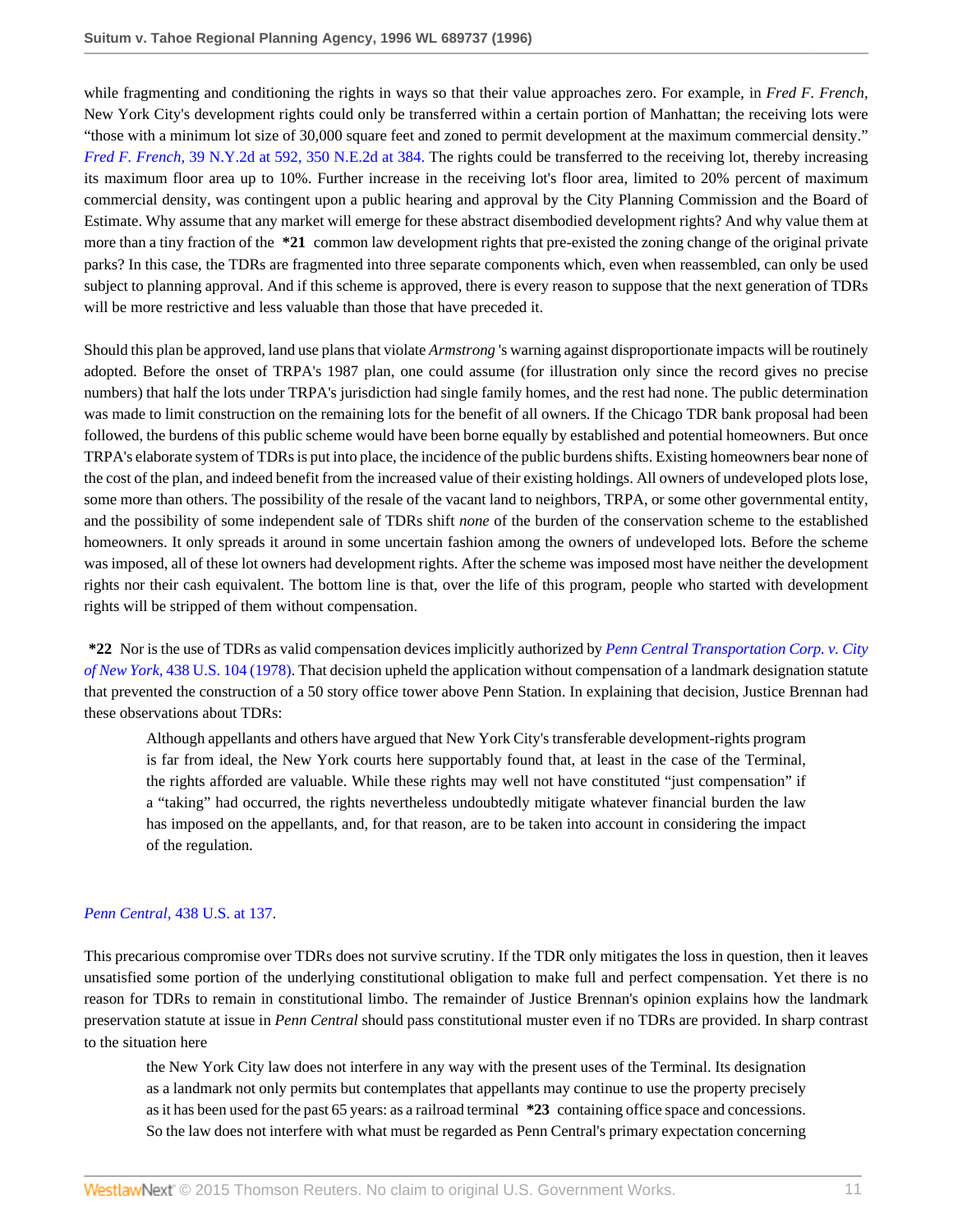the use of the parcel. More importantly, on this record, we must regard the New York City law as permitting Penn Central not only to profit from the Terminal but also to obtain a "reasonable return" on its investment.

### *Penn Central,* [438 U.S. at 136](http://www.westlaw.com/Link/Document/FullText?findType=Y&serNum=1978139503&pubNum=780&originatingDoc=Iac8fe4d647be11d98915dbcd77ee80bc&refType=RP&fi=co_pp_sp_780_136&originationContext=document&vr=3.0&rs=cblt1.0&transitionType=DocumentItem&contextData=(sc.Search)#co_pp_sp_780_136).

Then to drive home the point, the Court emphasized that its holding was "based on Penn Central's present ability to use the Terminal for its intended purposes and in a gainful fashion." *Id.* [at 136 n. 36.](http://www.westlaw.com/Link/Document/FullText?findType=Y&serNum=1978139503&originatingDoc=Iac8fe4d647be11d98915dbcd77ee80bc&refType=RP&originationContext=document&vr=3.0&rs=cblt1.0&transitionType=DocumentItem&contextData=(sc.Search)) These strictures are a far cry from the instant case where the landowner is denied her primary expectation of building on a building lot, and is restricted to the most incidental uses of property-*e.g.,* gardening, picnicking, etc.-that offer no prospect of "a reasonable return" on investment. In *Penn Central,* the TDRs were the icing on the cake that preserved established uses. They did not and could not constitute the just compensation required when all beneficial use of the land was denied. As then-Justice Rehnquist stressed in his *Penn Central* dissent: Of all the terms used in the Taking Clause, "just compensation" has the strictest meaning. The Fifth Amendment does not allow simply an approximate compensation but requires "a full and perfect equivalent for the property taken." ... And the determination of whether a "full and perfect equivalent" has been awarded is a "judicial function." The fact that appellees may believe that TDR's [sic] provide full compensation is irrelevant.

#### *Penn Central*[, 438 U.S. at 150-51](http://www.westlaw.com/Link/Document/FullText?findType=Y&serNum=1978139503&pubNum=780&originatingDoc=Iac8fe4d647be11d98915dbcd77ee80bc&refType=RP&fi=co_pp_sp_780_150&originationContext=document&vr=3.0&rs=cblt1.0&transitionType=DocumentItem&contextData=(sc.Search)#co_pp_sp_780_150) (quoting *Monongahela,* [148 U.S. at 326\).](http://www.westlaw.com/Link/Document/FullText?findType=Y&serNum=1893180157&pubNum=780&originatingDoc=Iac8fe4d647be11d98915dbcd77ee80bc&refType=RP&fi=co_pp_sp_780_326&originationContext=document&vr=3.0&rs=cblt1.0&transitionType=DocumentItem&contextData=(sc.Search)#co_pp_sp_780_326)

Clear limits have to be placed on the use of TDRs as in-kind compensation for regulatory takings. A strong **\*24** presumption should be erected against substituting them for cash outside the context of the Chicago plan, given the difficulties of evaluation and finality they pose. In principle, a government may well be prepared to devise a set of TDRs that has a readily realizable and ascertainable market value that makes them close equivalents to cash. If these conditions are satisfied, they could count as just compensation.

Yet we believe that it is unlikely that these conditions will be satisfied. Creating a system of TDRs costs the public money, which makes their use more cumbersome than cash. Why would a state or local government prefer to bear the costs of creating these requirements if they could not thereby find some way to circumvent the strict constitutional standards on compensation? We therefore predict that few if any schemes will be implemented that meet the strict constitutional requirements set out in *Monongahela* and in this brief. For the moment, however, it is not necessary to erect a per se rule on the question. It is sufficient in this case to refuse categorically to credit the TDRs offered by TRPA in lieu of its constitutional obligation to compensate Ms. Suitum.

### **III. ALLOWING TDRs TO SUBSTITUTE FOR CASH OPENS THE DOOR TO A HOST OF OTHER POLITICAL ABUSES.**

This case has great precedential importance for unless this Court takes a firm stand, state and local governments will inaugurate a whole host of other programs to circumvent their obligation to pay compensation for either physical or regulatory takings. Consider, for example, the question of whether the government may discharge its compensation obligations by substituting financial instruments for cash. No decision of this Court has decisively settled this issue. For a collection of the relevant authorities, *see* Douglas T. Kendall & James **\*25** Ryan, "*Paying*" *[For the Change: Using Eminent Domain To Secure Exactions](http://www.westlaw.com/Link/Document/FullText?findType=Y&serNum=0105882260&pubNum=1359&originatingDoc=Iac8fe4d647be11d98915dbcd77ee80bc&refType=LR&fi=co_pp_sp_1359_1837&originationContext=document&vr=3.0&rs=cblt1.0&transitionType=DocumentItem&contextData=(sc.Search)#co_pp_sp_1359_1837) And Sidestep Nollan and Dolan,* [81 Va. L. Rev. 1801, 1837-41 \(1995\).](http://www.westlaw.com/Link/Document/FullText?findType=Y&serNum=0105882260&pubNum=1359&originatingDoc=Iac8fe4d647be11d98915dbcd77ee80bc&refType=LR&fi=co_pp_sp_1359_1837&originationContext=document&vr=3.0&rs=cblt1.0&transitionType=DocumentItem&contextData=(sc.Search)#co_pp_sp_1359_1837) But the issue does admit of a principled answer once the amount owing from the state has been settled. Money should be the only allowable form of explicit compensation. The state should cure a cash shortage by borrowing in capital markets, not by imposing additional obligations on those people it has already singled out as targets for its coercive action.

To see why, assume that the state owes \$100,000 for the outright taking of an ordinary piece of land. No slippage in the discharge of that obligation is possible if the state is forced to make good on that obligation in cash. But let the state pay in kind, and the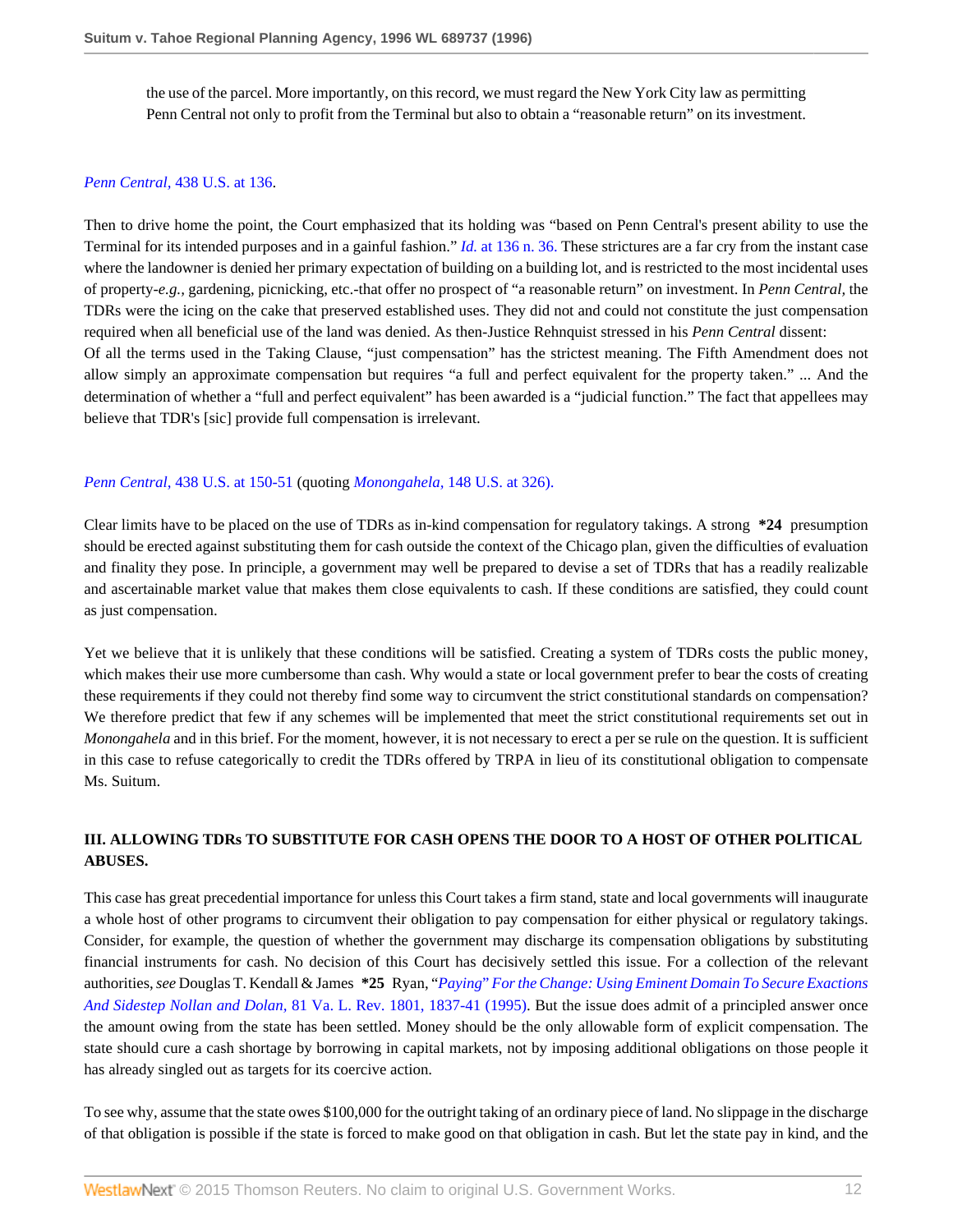landowner will receive a note whose face value is \$100,000, but whose market value is likely to be far less. (No state would ever voluntarily pay with a note worth more than \$100,000.) After all, it is commonplace that the market value of financial instruments, when issued, can diverge dramatically from the face amount of the instruments. The specially-tailored note might carry a below-market rate of interest, be backed by inadequate security, or be hedged in by terms and conditions. The note might be nonassignable by the landowner, who must wait a period of years to receive its cash value; yet, the state could have the option to call the note at any time. Why force a landowner to fight two battles and a trial court to make two separate valuationsone for the land and the other for the note-when the capital markets can better value any note the state might care to issue?

The state's taking power may be essential to overcome the individual power to hold out against needed government projects. But money is fungible, so there is no remotely comparable social objective to allow the state to discharge its compensation obligations with notes of questionable value. No private judgment debtor could freely substitute a personal note for cash. Nor could any **\*26** buyer of real estate. Why invite abuse by adopting a different rule for state compensation when neutral parties operating in competitive capital markets can cheaply and reliably evaluate financial instruments? A simple rule of constitutional prudence should dictate that explicit compensation always be paid in money, both for physical occupations and regulatory takings.

The above proposition only applies, it must be stressed, when explicit compensation must be paid. It hardly follows therefore that TDRs should be allowed as compensation just because in-kind compensation is allowed in other cases. By drawing the correct distinctions, this Court can, and should, leave undisturbed the evaluation rules applicable when in-kind compensation for any given property holder is derived from the same government scheme that takes private property. In *[Bauman v. Ross,](http://www.westlaw.com/Link/Document/FullText?findType=Y&serNum=1897180110&pubNum=780&originatingDoc=Iac8fe4d647be11d98915dbcd77ee80bc&refType=RP&originationContext=document&vr=3.0&rs=cblt1.0&transitionType=DocumentItem&contextData=(sc.Search))* 167 [U.S. 548 \(1897\),](http://www.westlaw.com/Link/Document/FullText?findType=Y&serNum=1897180110&pubNum=780&originatingDoc=Iac8fe4d647be11d98915dbcd77ee80bc&refType=RP&originationContext=document&vr=3.0&rs=cblt1.0&transitionType=DocumentItem&contextData=(sc.Search)) this Court held the state could offset from any compensation owed the benefits that accrue to the landowner as a direct consequence of the project in question. Thus, suppose that a landowner has 100 fungible acres worth \$100,000, of which 20 are taken for a highway. The compensation owing is presumptively \$20,000. But if the remaining holdings of the landowner increase in value to \$85,000 because of superior highway access, the amount of cash compensation owing is only \$15,000. This principle is perfectly neutral, for should the severance of part of the land reduce the value of the residue to \$75,000, then the compensation owing is increased to \$25,000. Both cases respond to the same ideal: the landowner's total wealth position should remain at \$100,000 when the transaction runs its course.

Note the difference between these in-kind benefits and TDRs. TDRs are artifacts of some accounting conventions; these offsets by contrast reflect real changes in underlying values of the retained property. The unified parcel had a market value before the taking took place, and the portion retained by the original owner retains **\*27** some market value once that taking is completed. Unlike the dangers with financial instruments that do not have fixed value, the variations in value in the land cases can run in either direction depending on the relationship between the portion of the land taken and that retained. Since the valuation can move in both directions, the landowner is no longer exposed to systematic risk that the state will use papers of inflated or uncertain value to escape its financial obligations.

These cases of implicit benefits and burdens help place in context some broad statements that the state need not always provide compensation in cash. *See, e.g., The [Regional Railroad Reorganization Cases,](http://www.westlaw.com/Link/Document/FullText?findType=Y&serNum=1974138446&pubNum=780&originatingDoc=Iac8fe4d647be11d98915dbcd77ee80bc&refType=RP&fi=co_pp_sp_780_150&originationContext=document&vr=3.0&rs=cblt1.0&transitionType=DocumentItem&contextData=(sc.Search)#co_pp_sp_780_150)* 419 U.S. 102, 150 (1974) ( "no decision of this Court holds that compensation other than money is an inadequate form of compensation under eminent domain statutes"). That general statement works best in the cases just mentioned where material benefits flow directly from the government occupation of land, or, in the present situation, from the use restrictions imposed on land. As applied to this case, Ms. Suitum could not challenge any reduction in dollar compensation if the very development ban she protests increased the value of her land by imposing like-restrictions on the property of her neighbors. In the overall scheme of things, this qualification of the basic rule is no small matter, for the fundamental justification of sound zoning schemes rests on the proposition that the value lost from the restriction on one's own land is offset by the benefits imposed on the land of a neighbor:

A zoning scheme, after all, is similar in some respects to a contract; each party forgoes rights to use its land as it wishes in return for the assurance that the use of a neighboring property will be similarly restricted, the rationale being that such mutual restriction can enhance total community welfare.